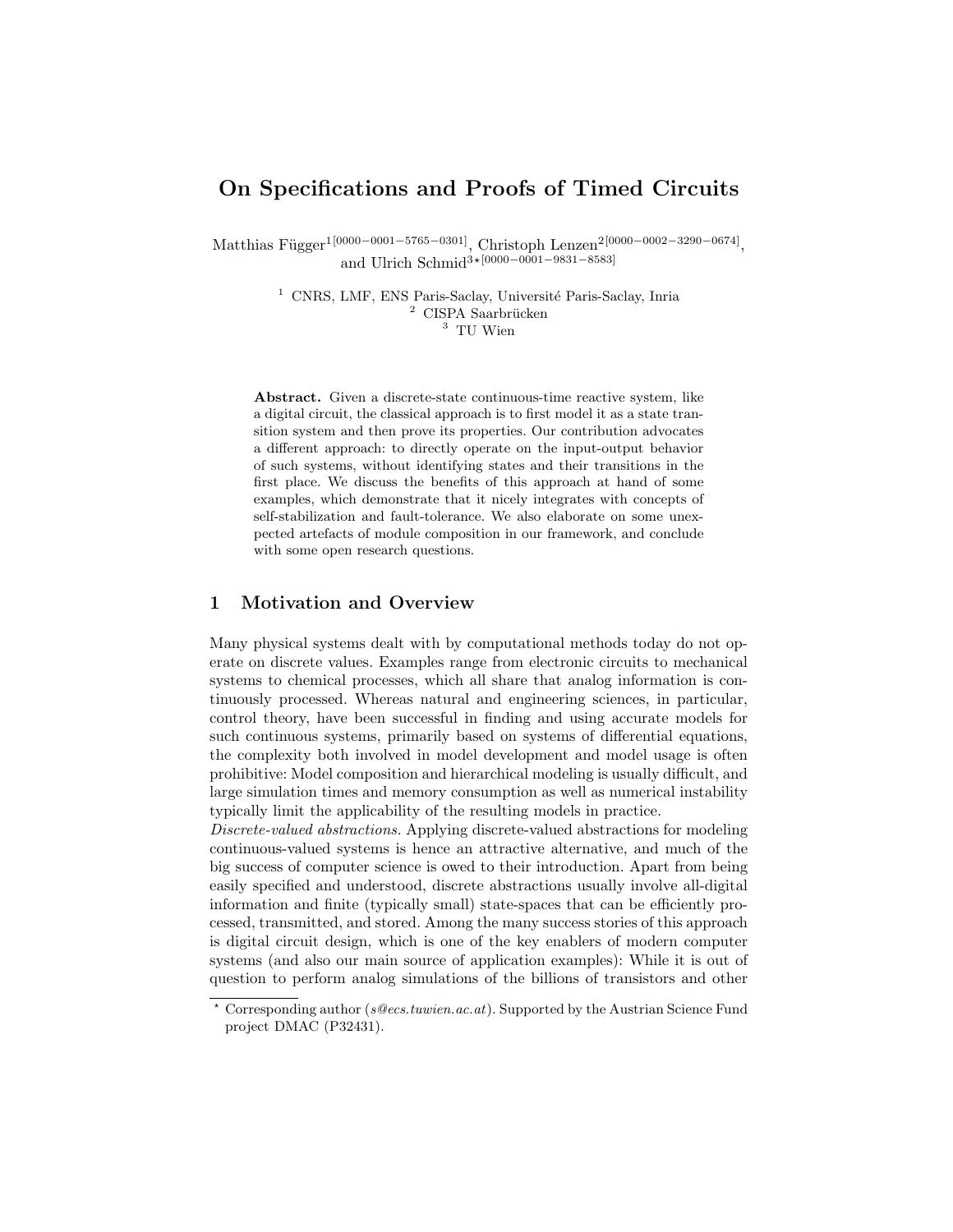analog electronic components that implement the logic gates in a modern verylarge scale integration (VLSI) circuit, applying digital timing simulations and verification techniques is common practice.

The need for accurate timed circuit models. Given the tremendous advances in VLSI technology, with clock speeds in the GHz range and voltage swings well below  $1 \text{V}$  [31], modeling accuracy becomes a concern [10]. Additionally, manufacturing process, temperature, and supply-voltage (PVT) variations cause a large variability in switching and signal propagation delays. Furthermore, reduced critical charges make the circuits more susceptible to ionizing particles [7, 13] and electromagnetic interference [40], and feature sizes in the 10 nm range also increase the likelihood of permanent errors due to manufacturing defects and wear-out [33, 43]. All these effects together make non-conservative delay predictions, which are required for digital modeling of fast synchronous circuits, difficult to obtain.

Indeed, none of these effects is adequately captured by existing timed digital circuit models. Besides the lack of modeling and analysis support for faulttolerance, it was shown in [26] that none of the classic digital channel models, including the widely used pure and inertial delay channels [49], faithfully model the propagation of short pulses. The same is true for more advanced models like PID channels [8] (with the notable exception of involution channels [24], though). Since existing digital simulators exclusively use classic delay models, their predictions are hence not always accurate. Moreover, existing digital design tools lack an adequate support for metastability<sup>4</sup> [39] modeling and analysis.

Modeling approaches: state-based and state-oblivious. A natural and powerful tool for modeling such systems are transition systems. A transition system is defined by a set of states, transitions between these states, and rules how executions, i.e., (timed) state sequences, are generated by such a system. Transition systems can be white-box or black-box: white-box approaches try to follow the actual implementation and model the dynamics of a system's state, while blackbox models just try to capture the dynamics of the system's inputs and outputs. In the latter case, states are merely used as equivalence classes of execution prefixes (histories), to abstract away individual execution prefixes that do not need to be further distinguished when capturing the system's behavior. We will refer to both variants as state-based specifications in the following.

On the other hand, the correct behavior of a system can be directly specified by the set of valid executions. For convenience, this is typically done in terms of an input-output function that maps a (timed) input state sequence to a set of

<sup>4</sup> Metastable upsets can occur in any state-holding device with discrete stable states, such as memory cells. If a new state transition is triggered before the state change caused by the previous one has settled, an intermediate output value may be observed arbitrarily late. Even Byzantine (i.e., "worst-case") fault-tolerance techniques are incapable of containing the effects of metastable upsets perfectly [22], since a signal outside the (discrete) value domain is not just an arbitrary regular signal. Note that metastability is not restricted to electrical systems. For example, an engineered genetic toggle switch [28], acting as a memory cell storing 0 or 1, was observed to exhibit metastable behavior besides its two stable states.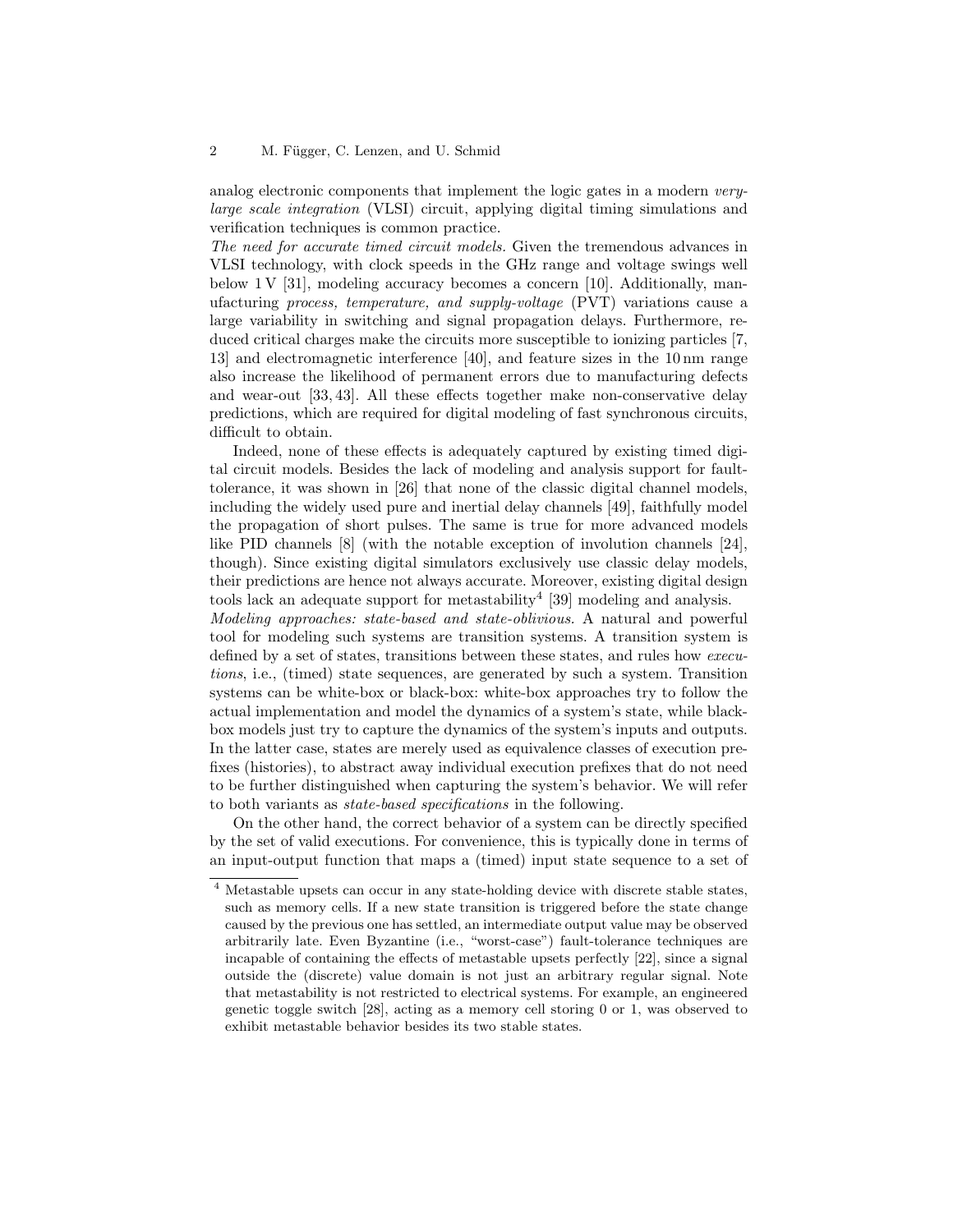allowed (timed) output state sequences. We will refer to this as a state-oblivious specification.

While the distinction is not strict, as a state-oblivious specification is easily translated to a state-based specification with the set of states being the set of all execution prefixes, i.e., trivial equivalence classes taken as states, the approaches tend to lead to quite different formalizations and proofs. In computer science, state-based specifications have received lots of attention, and can nowadays draw from a rich set of techniques, e.g., for showing that one system implements another system via simulation relations, or reasoning about properties of compositions of systems.

A take on a state-oblivious modeling framework. In this work, we advocate the considerably less popular alternative of state-oblivious specifications and discuss some of its properties, building on the framework originally presented in [16].

In Section 2–Section 5, we review<sup>5</sup> the cornerstones of state-oblivious formalizations of continuous-time, discrete-valued circuits as introduced in [16]. Like in some existing approaches for reactive systems, such as Broy and Stølen's FOCUS [9], a module is specified directly in terms of the output behaviors that it may exhibit in response to a given input signal. As already said, this is very different from existing frameworks that follow a state-based approach, including Alur-Dill Timed Automata [4], Lamport's TLA [35], Timed IO Automatons by Keynar et. al. [32], and discrete abstractions for hybrid systems [3], as well as statespace-based control theory [36], which all act on the (sometimes uncountable) state-space of the underlying system.

We demonstrate that typical timing constraints and fault-tolerance properties (e.g. Byzantine behavior [42]) are easily expressed and dealt with in a state-oblivious framework. In Section 6, we also demonstrate that self-stabilizing systems [18], in which the initial internal state is assumed to be completely arbitrary after a catastrophic (but transient) event, can be described and proved correct appropriately.

In Section 3, we address the important issue of composition of modules. Composition has been extensively studied in state-based approaches. In general, however, it is even difficult to decide whether behavioral specifications match at interface boundaries [2]. While one can prove some generic properties about composition of state-oblivious specifications, they apply to quite restricted settings only. In Section 7, we will show that there are indeed some unexpected module composition artefacts for state-oblivious specifications when one considers more general settings. In particular, the eventual short pulse filter (eSPF) module introduced in [26, Sec. 7] reveals that composing modules with bounded delay in a feedback loop may result in a module with finite delay. Even worse, whereas the feedback-free composition of bounded-delay modules is always bounded delay, it turns out that the feedback-free composition of finite-delay modules need not

<sup>&</sup>lt;sup>5</sup> A note to the reviewers: We not only strived for making our paper self-contained, but also tried to explain the concepts introduced in [16] in a more accessible way. We can adapt its length to the final page limit, however, once it has been determined.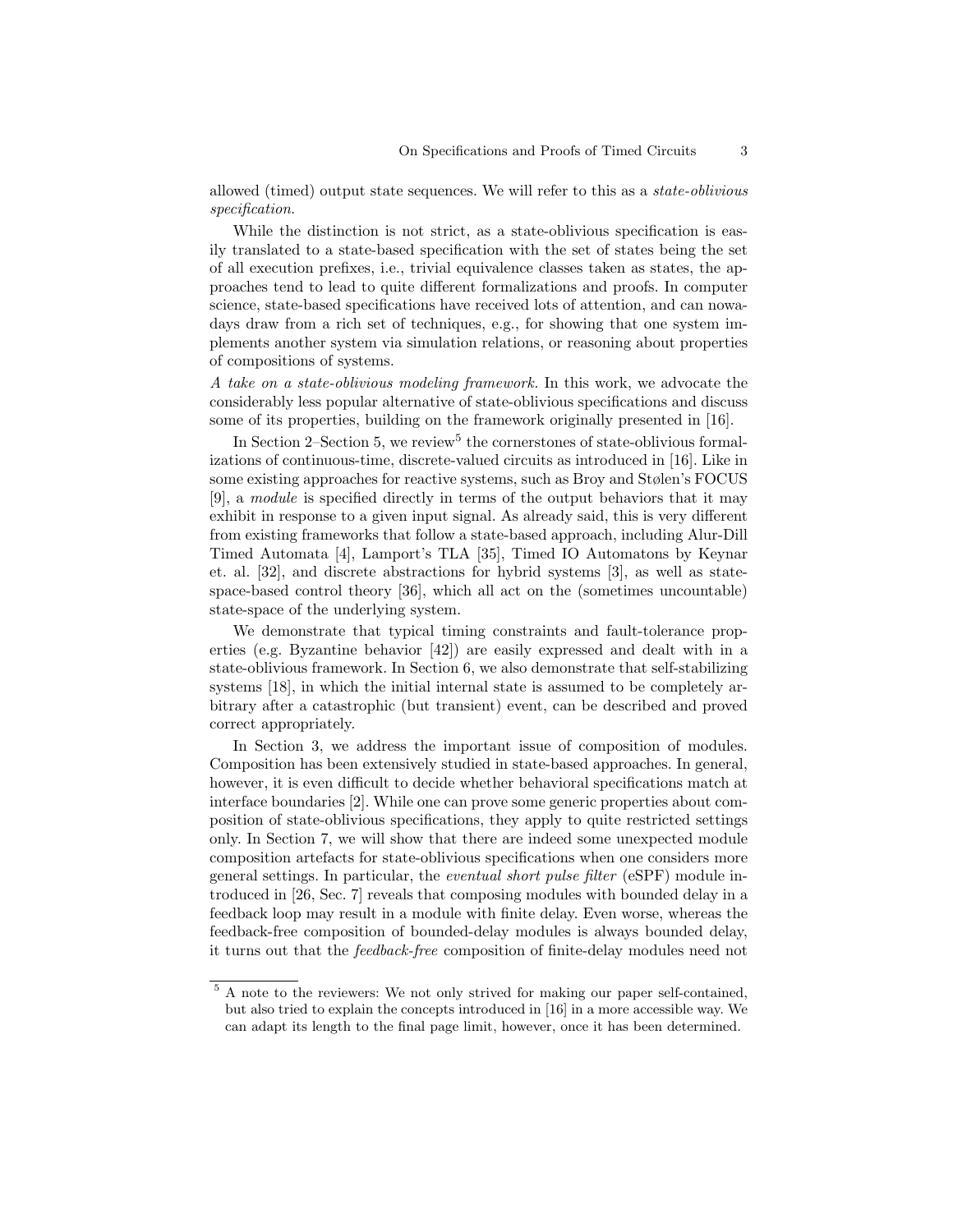always be finite-delay. Some conclusions and problems open for future research are provided in Section 8.

Applications beyond VLSI circuits. Although our framework emerged in the context of digital circuits [16], its applicability extends to other domains also. It needs to be stressed, though, that we do not aim at typical application domains of classic control theory. Despite some similarities, like considering systems as function transformers, our continuous-time discrete-value (typically binary) signals and their properties of interest are very different from the signals considered in either continuous or discrete control theory.

However, the idea to model continuous dynamical systems by discrete-state timed circuits has been successfully applied to genetics as well: Rather than analyzing dependencies of transcription and protein levels by means of differential equations, genetic circuit models have been used for descriptive [1, 48] and synthetic  $[28, 30, 46, 6]$  purposes. In the meantime, a body of genetic circuit design principles has been established [41, 29, 44]. For a discussion on differences between classical circuits in silicon and genetic circuits, we refer the reader to [25]. Further, as many biological systems are fault-tolerant and even self-stabilizing to a certain extent, a unified model bears the promise of cross-fertilization between different application domains. Earlier work on biologically inspired selfstabilizing Byzantine fault-tolerant clock synchronization [11, 45] is a promising example of the benefit of this approach.

# 2 Timed Circuit Models

Before discussing basic properties of state-oblivious specifications via some examples, we very briefly recall the standard synchronous, asynchronous, and partially synchronous timing models for specifying distributed systems. Obviously, they can be also used for modeling gates in a circuit that communicate with each other via interconnecting wires.

In synchronous systems, components act in synchronized lock-step rounds, each comprising a communication phase and a single computing step of every component. The strict constraints on the order of computing steps thus facilitate algorithms that are simple to analyze and implement, yet can leverage time to, e.g., avoid race conditions and implement communication by time [34]. Unfortunately, implementing the synchronous abstraction, e.g., by central clocking or causal relations enforced by explicit communication [5], can be too inefficient or plainly infeasible.

This fact fuels the interest in *asynchronous systems*, for which no assumptions are made on the order in which computation and communication steps are executed. The standard way of modeling asynchronous executions is to associate a local state with each component, and let a (fair) scheduler decide in which order components communicate and update their states (i.e., receive information and perform computation). Viewing synchrony as the temporally most ordered execution model of distributed computations, asynchronous systems are at the other extreme end of the spectrum. Since it is impossible to distinguish very slow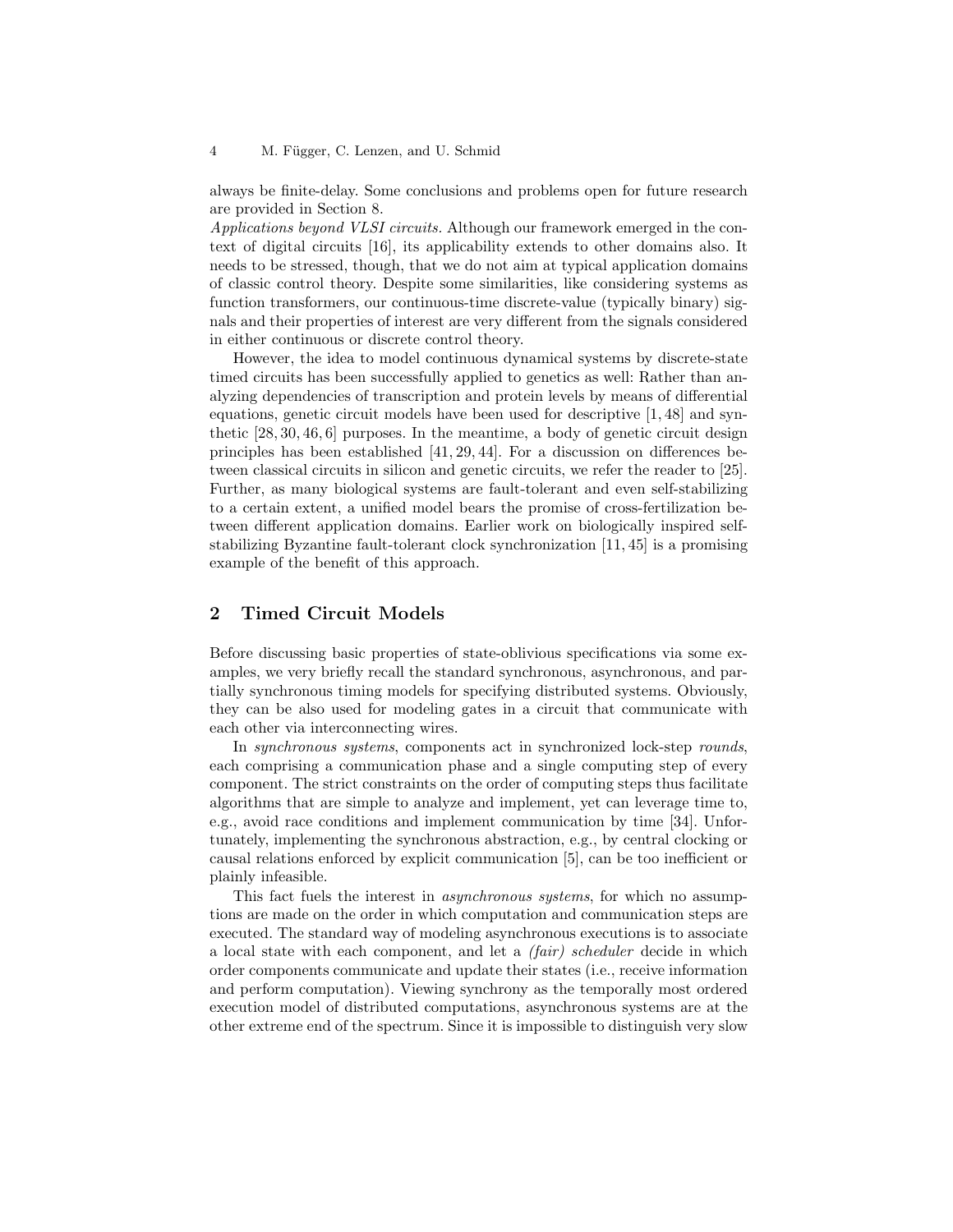components from such that have suffered from a crash fault, however, proving correct asynchronous distributed algorithms is difficult and often impossible.<sup>6</sup>

To circumvent this problem, a number of intermediate partially-synchronous state-based models have been defined (e.g. [14, 19]). However, such models are less popular, and typically serve either special applications or as a vehicle to better understand the fundamental differences between synchronous and asynchronous systems.

#### 2.1 When state-based formalizations are unnecessarily complicated

While synchronous and asynchronous systems are easy to specify within statebased frameworks, the situation becomes different for systems with more complicated timing constraints like partially synchronous systems. The challenge in allowing for general timing constraints is that the elegant and convenient separation of time and the evolution of the system state cannot be maintained. The situation becomes even more involved when the goal is to model circuits, as opposed to software-based computer systems. A major difference is that software-based systems typically reside at a level of abstraction where discrete, well-separated actions are taken naturally by an underlying machine. The evolution of the internal state of this machine is then modeled as a transition system. By contrast, real circuits are analog devices that continuously transform inputs into outputs.

We demonstrate the differences between the state-based and the state-oblivious approach at the example of the arguably simplest circuit, namely, a boundeddelay channel, as instantiated e.g. by an (ideal) wire.

A channel. We consider a binary bounded-delay first-in first-out (FIFO) channel, which has a single input port  $($  = connector) and a single output port. Whereas such channels are also employed in various state-based models, they are usually part of the model and typically also the only means of communication. By contrast, we describe the channel as an object in a (to-be-defined) model.

Informally, we require the following: The *input port* is fed by an input signal given as a function  $\text{IN} : \mathbb{R} \to \{0, 1\}$ . Note that the restriction to binary-valued signals is for simplicity only and could be replaced by arbitrary discrete ranges. The reason why the domain of  $\text{IN}$  is  $\mathbb R$  instead of, e.g., the non-negative reals  $\mathbb{R}^+_0$ , will be explained later. Typically, some further restrictions are made on (input) signals for modeling real circuits, e.g., only a finite number of transitions within each finite interval. For each input signal, the *output port* produces an output signal such that: (i) for each input transition there is exactly one output transition within some time  $d > 0$ , and (ii) output transitions occur in the same temporal order as their corresponding input transitions.

The state-based approach: the channel as a transition system. A state-based description would model the state of the channel at some time  $t$ , as well as the rules for transitioning between states. Obviously, this would allow us to infer the correct behavior of the channel at times greater than  $t$  as valid traces of this

 $6$  Consensus [42], a basic fault-tolerance task, can be solved deterministically in synchronous systems, but not in asynchronous systems [21].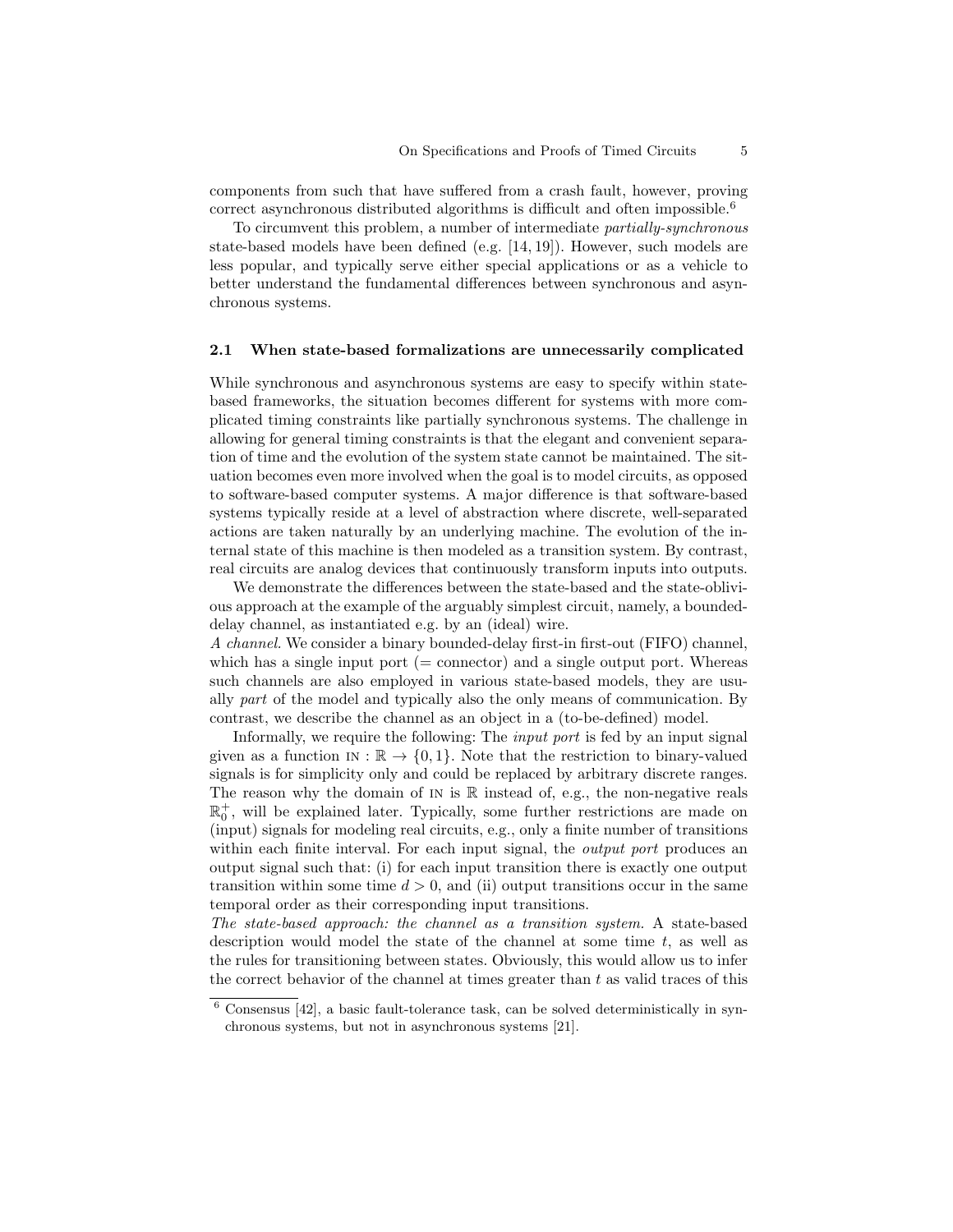#### 6 M. Függer, C. Lenzen, and U. Schmid

transition system. However, a state-based description would be at odds with our goal of a simple and modular specification of the system:

- Both a physical wire connecting sender and receiver and reliable multi-hop wireless channel are implementations of our channel. Specifications with one of them in mind may differ significantly.
- The state space of the channel would be infinitely large, as it must be able to record an arbitrarily long sequence of alternating input transitions that may have occurred within  $[t - d, t]$
- The strategy of breaking down a difficult-to-describe state-based description into smaller building blocks does not help here.

The above problems become even more pronounced when it comes to more interesting modules. Even if we were not discouraged by the above difficulties and went for a state-based definition of the channel, e.g. in terms of Timed I/O Automata [32], we argue that the original advantage of a state-based approach would be lost: the canonical description of the global state of the system as the product of the components' states.

The state-oblivious approach: the channel as an input-output function. We conclude that our preferred option is (i) to treat the channel as a blackbox, and (ii) not to bother with finding states, i.e., equivalence classes of histories, in the first place. That is, we infer the possible output not from some internal state, but rather directly from the input history. By the nature of a channel, however, the feasible output values at time  $t$  cannot be determined from  $N$  alone: the output at times smaller than t enters the bargain as well. Hence, we naturally end up directly relating input and output signals: For each (possible) input signal IN, there must be a non-empty set of feasible output functions  $\phi$ (IN), where the module specification  $\phi$  maps inputs signals to such feasible output signals. Note that we allow the adversary to choose which of the feasible output signals a module generates in some execution, i.e., we just assume non-determinism here.<sup>7</sup> This also allows to express any given restriction on the inputs, e.g., one that is considered suitable for a given module, simply by permitting any output signal for input signals that violate such a restriction.

A state-oblivious specification of our channel can be given in terms of an input-output function  $\phi$ . For every input signal in, the output signal out is feasible, i.e.,  $\text{OUT } \in \phi(\text{IN})$  if  $\text{OUT}(t) = \text{IN}(\delta^{-1}(t)),$  where the delay function  $\delta : \mathbb{R} \to \mathbb{R}$  is continuous, strictly increasing (hence invertible), and satisfies  $t \leq \delta(t) \leq t + d$  for all  $t \in \mathbb{R}$ .

Note carefully that, as we model signals as functions of real-time, we do not need special signal values (as in FOCUS [9]) that report the progress of time, and relating different (input, output) signals to each other becomes simple.

It remains to explain why we chose the whole set of reals  $\mathbb R$  as the (time) domain of our input and output functions. Again, in principle, nothing prevents us from using functions  $\mathbb{R}_0^+ \to \{0,1\}$ . For the considered channel, it would be reasonably easy to adapt the description:  $OUT \in \phi(IN)$  is arbitrary on  $[0, \delta(0))$ 

<sup>7</sup> Whereas one could extend our framework to restrict the adversary here, e.g., to capture probabilistic choice, we will not consider this possibility in this paper.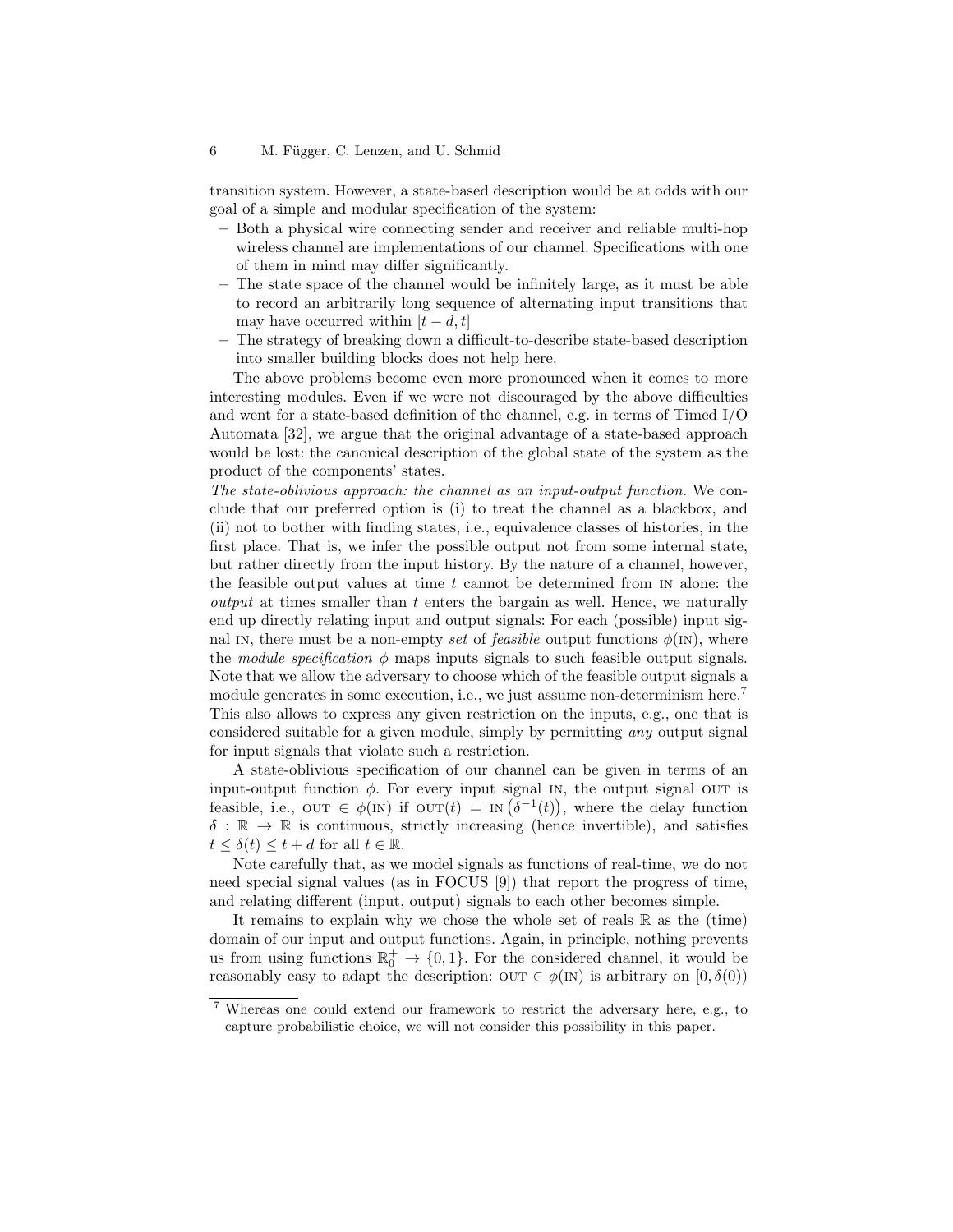and  $\text{OUT}(t) = \text{IN}(\delta^{-1}(t))$  on  $[\delta(0), \infty)$ , for some continuous, strictly increasing delay function  $\delta : \mathbb{R}_0^+ \to \mathbb{R}_0^+$  satisfying that  $t \leq \delta(t) \leq t + d$  for all  $t \in \mathbb{R}_0^+$ .

However, given that our "equivalent" to the channel's state is its input history, it is more natural to rely on input signals with a time domain that contains  $[-d, \infty)$  when specifying feasible outputs on  $\mathbb{R}^+_0$ . Extending the range by a finite value only would not cover all possible values of  $d$ , though. Moreover, there are modules whose output may depend on events that lie arbitrarily far in the past, e.g., a memory cell. For simplicity and composability, picking  $\mathbb R$  as domain is thus preferred here. We remark that this convention does not prevent suitable initialization of a module, say at time  $t = 0$ , however.

### 3 Composition

In the previous section, we demonstrated the use of state-oblivious specifications in terms of directly providing input-output functions  $\phi$  for a simple channel. In general, we define:

**Definition 1** (Module). A signal is a function from  $\mathbb{R}$  to  $\{0,1\}$ . A module M has a set of input ports  $I(M)$  and a set of output ports  $O(M)$ , which are the connectors where input signals are supplied to M and output signals leave M. The module specification  $\phi_M$  maps the input signals  $(\text{IN}_p : \mathbb{R} \to \{0,1\})_{p \in I(M)}$ to sets of allowed output signals  $(OUT<sub>p</sub> : \mathbb{R} \rightarrow \{0,1\})_{p \in O(M)}$ . An execution of a module is a member of the set

$$
\{((\mathrm{IN}_p)_{p\in I(M)}, \phi_M((\mathrm{IN}_p)_{p\in I(M)})) \mid (\mathrm{IN}_p : \mathbb{R} \to \{0,1\})_{p\in I(M)}\}.
$$

Note that we typically assume that modules are *causal*, i.e., that images of  $\phi_M$ for two inputs that are identical until time  $t$  are identical until time  $t$ .

Specifying a module M this way, i.e., by providing  $\phi_M$ , can either be viewed as stating an assumption, in the sense that it is already known how to build a module with the respective behavior, or as stating a problem, i.e., expressing a desired behavior of a module that still needs to be built. We call a module specified this way a basic module.

Implementing such a module can be done in two different ways: (i) directly within a target-technology, which leaves the scope of our modeling framework, or (ii) by decomposition into smaller modules within the modeling framework.

Let us now formalize what the latter means in the context of our approach. Intuitively, we will take a set of modules and connect their input and output ports to form a larger compound module, whose inputs and outputs are subsets of the ports of these modules (cp. Figure 1). The input-output function of the compound module is then derived from the ones of the submodules and their interconnection.

**Definition 2 (Compound module).** A compound module  $M$  is defined by: 1. Decide on the sets of input ports  $I(M)$  and output ports  $O(M)$  of M.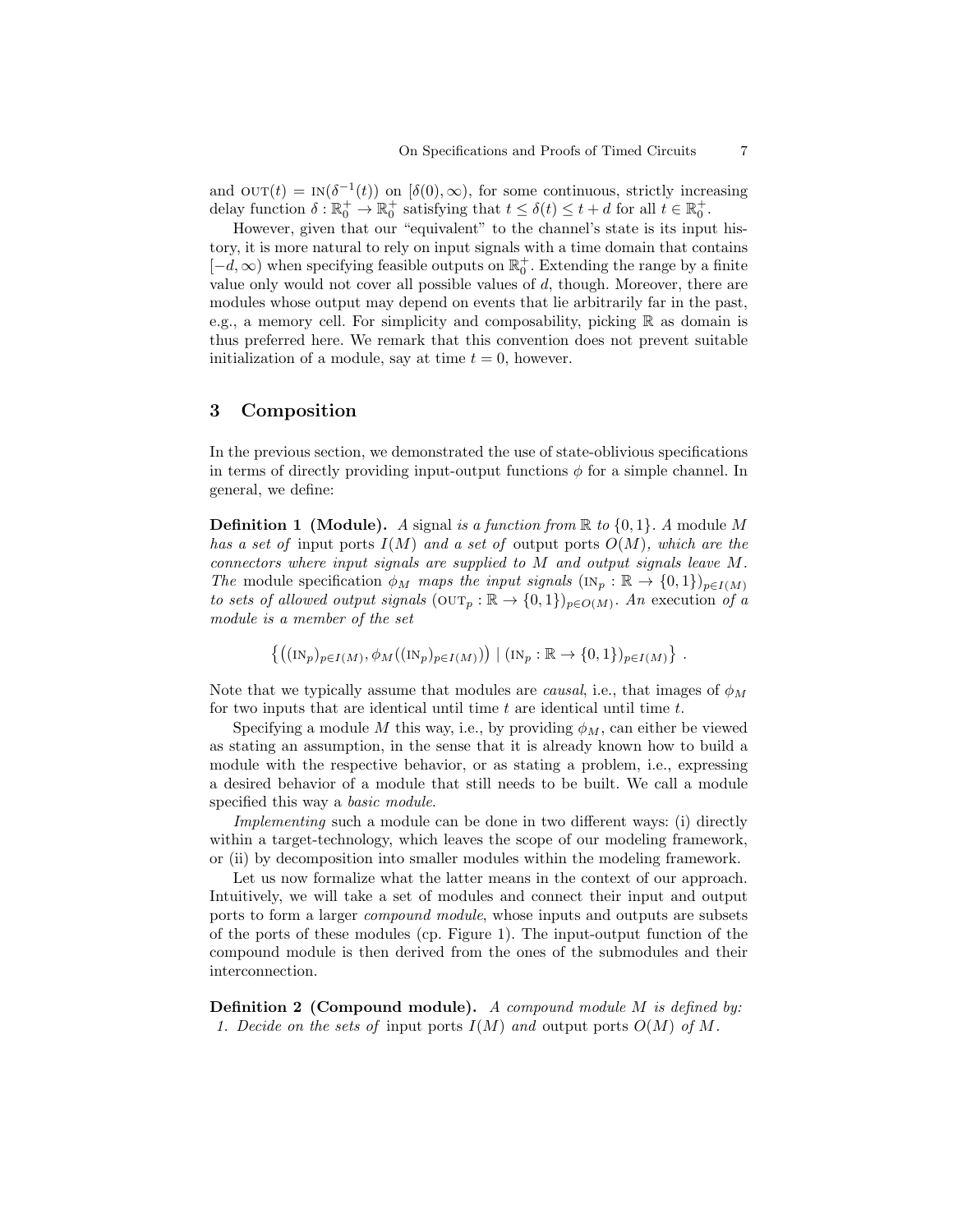#### 8 M. Függer, C. Lenzen, and U. Schmid

- 2. Pick the set  $S_M$  of submodules of M. Each submodule  $S \in S_M$  has input ports  $I(S)$ , output ports  $O(S)$ , and a specification  $\phi_S$  that maps tuples ( $\text{IN}_p$ :  $\mathbb{R} \to \{0,1\}_{p \in I(S)}$  of functions to sets of tuples  $(\text{OUT}_p : \mathbb{R} \to \{0,1\})_{p \in O(S)}$ of functions, satisfying the following well-formedness constraints:
	- For each output port  $p \in O(M)$ , there is exactly one submodule  $S \in S_M$ such that  $p \in O(S)$ .
	- For each input port  $p \in I(S)$  of some submodule  $S \in S_M$ , either  $p \in$  $I(M)$  or there is exactly one submodule  $S' \in S_M$  so that  $p \in O(S')$ .
- 3. For each  $(\text{IN}_p : \mathbb{R} \to \{0,1\})_{p \in I(M)}$ , we require  $(\text{OUT}_p : \mathbb{R} \to \{0,1\})_{p \in O(M)} \in$  $\phi_M((\text{IN}_p)_{p\in I(M)})$  iff there exist functions  $(f_p : \mathbb{R} \to \{0,1\})_{p \in \bigcup_{S \in S_M} I(S) \cup O(S)}$ with
	- $\forall S \in S_M : (f_p)_{p \in O(S)} \in \phi_S((f_p)_{p \in I(S)})$ ;  $- \forall p \in I(M) : f_p = \text{IN}_p$ ; and  $- \forall p \in O(M) : f_p = \text{OUT}_p.$

Note that choices are made only in Steps 1 and 2, whereas  $\phi_M$  is defined implicitly and non-constructively in Step 3. Informally, the latter just says that any execution, i.e., any pair of input and output signals, of  $M$  that leads to feasible executions of all submodules, must be in  $\phi_M$ .

Example 1 (Oscillator). Figure 1 shows an example compound module: a simple resettable digital oscillator. It is composed of an inverter, an AND gate, and a fixed unit delay channel, i.e., a FIFO channel with  $\delta(t) := t + 1$ . Both gates operate in zero-time, i.e., all delays have been lumped into the FIFO channel.



Fig. 1: Compound oscillator module.

The module's behavior is characterized by the fact that it oscillates at its output  $y = CHN IN$  while input EN is 1, and outputs a constant 0 while EN is 0. Up to time 4, the signal trace depicted in Figure 2 shows part of a correct execution of the oscillator module.

The same conceptual design of a negative feedback-loop with delay was used by Stricker et al. [46] in the context of genetic circuits, for synthesizing a genetic oscillator in Escherichia coli with an output period in the order of an hour. Figure 3 depicts the genetic design of the feedback-loop of the simplified (second) design proposed by Stricker et al. It shows the DNA segement that is introduced into the bacterial host. The DNA comprises of a promoter (bold arrow in the figure) and a downstream lacI gene (flanked by a ribosome binding site and a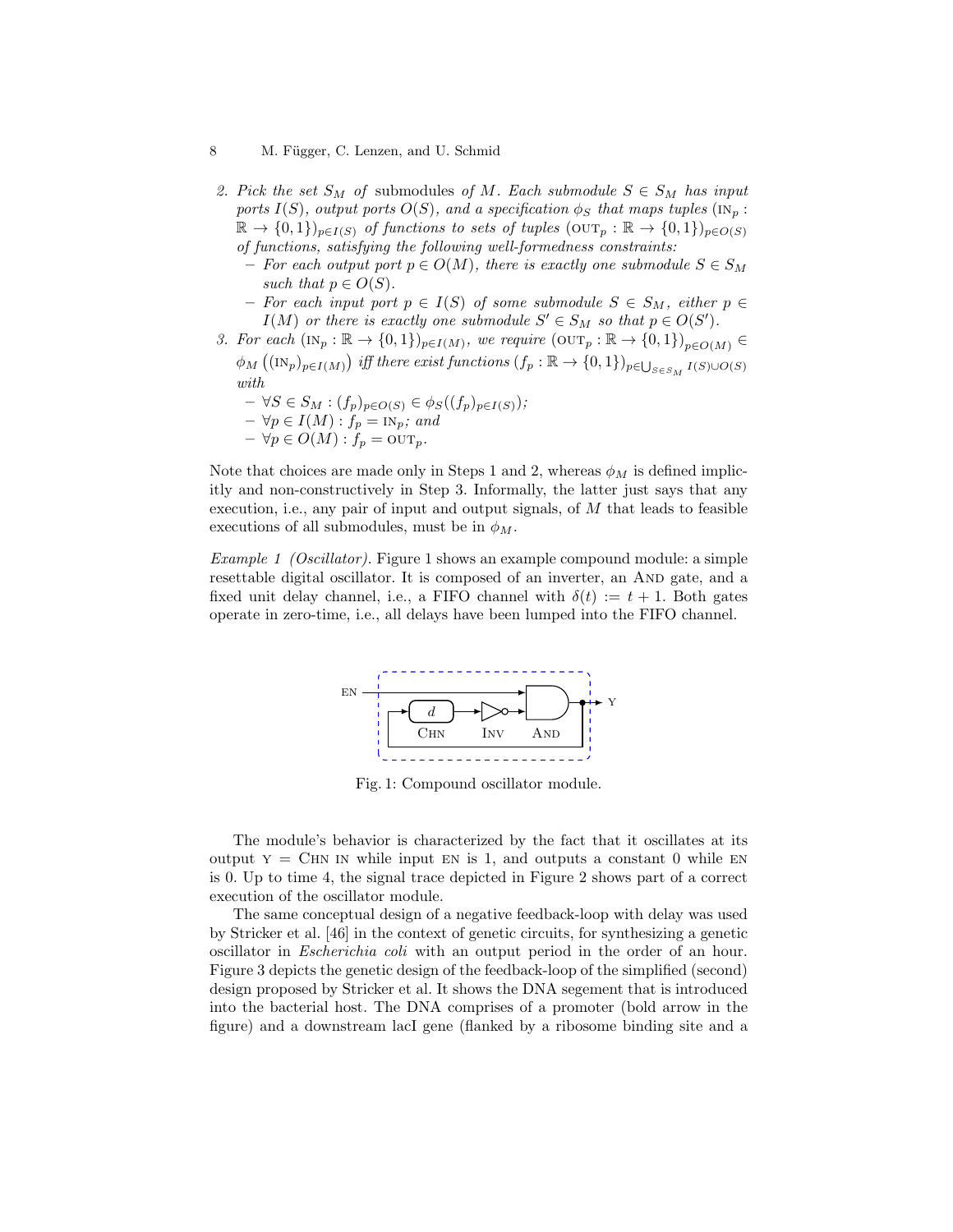

Fig. 2: Execution of oscillator module with transient channel fault (signal mismatch marked red).

terminator that are not shown for simplicity). The lacI gene is transcribed and translated into LacI protein. The promoter is activated if no inhibiting LacI proteins are present (shown as an inhibitory arrow from lacI to the promoter) and externally introduced IPTG molecules are present (not shown in the figure, and assumed to be present throughout). The activation of the promoter leads to transcription and subsequent translation of the downstream lacI gene, resulting in increasing LacI protein levels, which then inactivate the promoter. Only when the concentration of the LacI protein has fallen to a sufficiently low level due to degradation and dilution, the promoter becomes active again. The result is an oscillation of the LacI protein concentration.

A note on state-oblivious specifications: the absence of an initial state. In the previous section, we have argued that, when specifying the channel input-output behavior in a state-oblivious way, we resort to input output signals as functions  $\mathbb{R} \to [0, 1]$ . In this section, we followed this approach in Definitions 2 and 1. We will later see (in Section 5) that such specifications are also well-suited for specifying so-called self-stabilizing systems.

However, state-oblivious specifications also introduce difficulties that lead to open research questions. More specifically, a useful vehicle for showing that some module implements another one in classical state-based frameworks is by induction on a sequence of input events, starting from some initial state. Simulation and bi-simulation relations are proved this way, with implications on what can be said about using one module instead of the other. These proof techniques fail in our case, however, since signals are defined on the time domain R, without an initial time and "state". While one can argue that induction from a common



Fig. 3: Negative feedback loop of a genetic oscillator presented by Stricker et al. [46].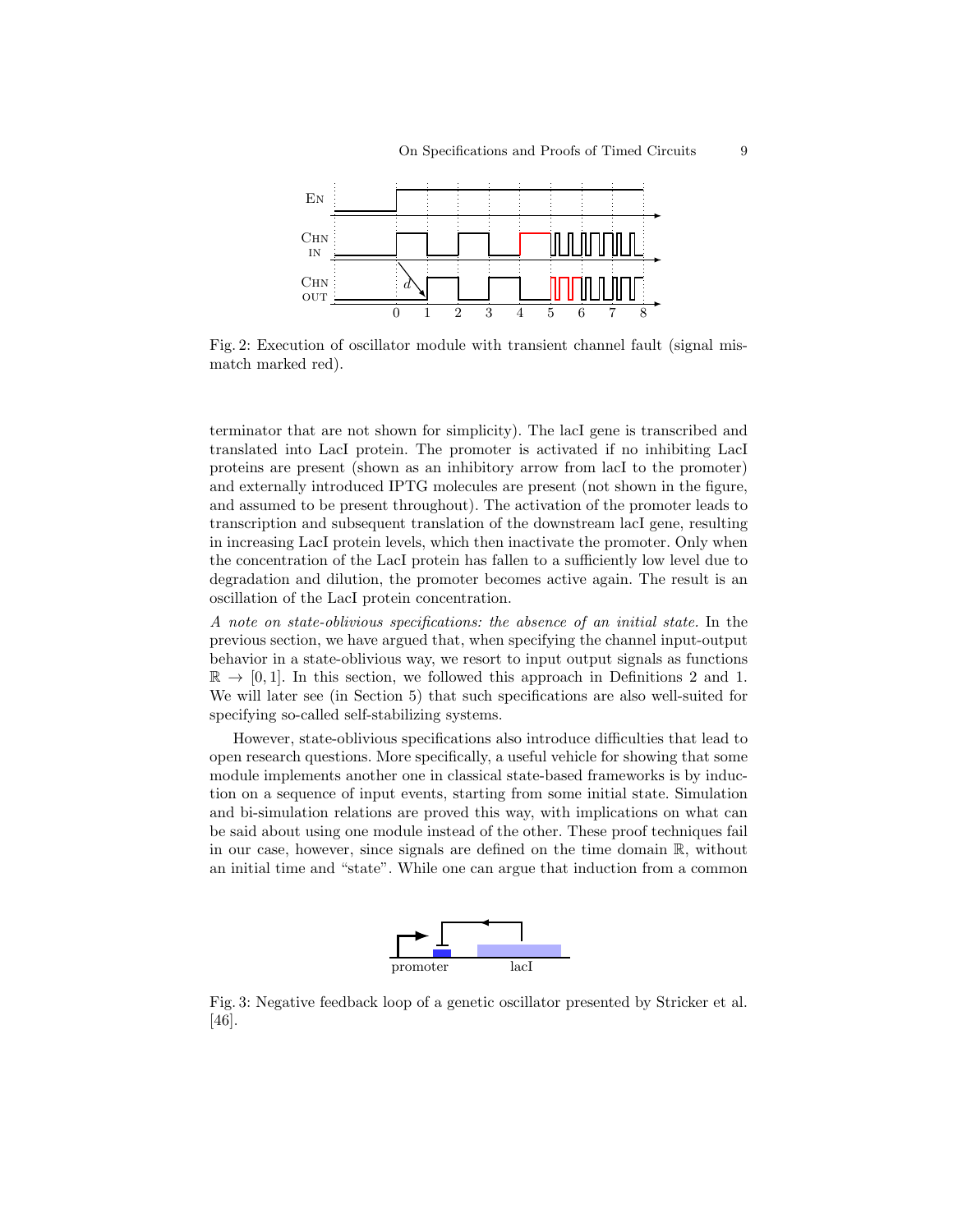time, say 0, can be done into the positive an negative direction, questions about what this means for one module replacing/implementing another are open.

### 4 Modeling Permanent Faults

Viewed from an outside perspective, all that a faulty module can do is deviating from its specification. Depending on the type of faults considered, there may or may not be constraints on this deviation. In other words, a faulty module M simply follows a *weaker* module specification than  $\phi_M$ , i.e., some module specification  $\bar{\phi}_M$  such that  $\forall (\text{IN}_p)_{p \in I(M)} : \bar{\phi}_M((\text{IN}_p)_{p \in I(M)}) \supseteq \phi_M((\text{IN}_p)_{p \in I(M)})$ .

Definition 3 (Crash and Byzantine fault types). For the fault type crash faults [20], a faulty component simply ceases to operate at some point in time. In this case,  $\bar{\phi}_M((\mathrm{IN}_p)_{p\in I(M)})$  can be constructed from  $\phi_M((\mathrm{IN}_p)_{p\in I(M)})$  by adding, for each  $(\text{OUT}_p)_{p \in O(M)} \in \phi_M((\text{IN}_p)_{p \in I(M)})$  and each  $t \in \mathbb{R}$ , the output signal

$$
\left(t' \in \mathbb{R} \mapsto \begin{cases} \text{OUT}_p(t') & \text{if } t' < t \\ \text{OUT}_p(t) & \text{else} \end{cases}\right)_{p \in O(M)}
$$

to  $\bar{\phi}_M((\mathrm{IN}_p)_{p\in I(M)})$ . This just keeps ("stuck-at") the last output value before the crash.

The fault-type of Byzantine faults  $[42]$  is even simpler to describe: The behavior of a faulty module is arbitrary, i.e.,  $\overline{\phi}_M$  is the constant function returning the set of all possible output signals, irrespective of the input signal.

Having defined a faulty type  $\bar{\phi}_S$  for a module S accordingly, it seems obvious how to define a fault-tolerant compound module: A compound module  $M$  with submodules  $S_M$  tolerates failures of a subset  $F \subset S_M$ , iff  $\phi_M = \bar{\phi}_{M,F}$ , where  $\bar{\phi}_{M,F}$  is the specification of the compound module in which we replace each submodule  $S \in F$  by the one with specification  $\bar{\phi}_S$ .

Example 2 (Fault-tolerant 1-bit adder module). Figure 4 shows an example of a 1-bit adder module. It is built from three (zero-time) 1-bit adder submodules, a (zero-time) majority voter, and FIFO channels with maximal delay d connecting the module's inputs to the adder submodules. The channels account for the module's propagation delay and potentially desynchronized arrivals of input transitions at the submodules. If the module inputs have been stable for  $d$  time, however, its output yields the sum of the two inputs, tolerating failure of any one of its three adder submodules and the associated input channels.

While this definition of a fault-tolerant compound module can be useful, it is very restrictive. For instance, our adder compound module cannot tolerate a failure of the majority voter that computes the output. More generally, no matter how a compound module  $M$  is constructed, it can never tolerate even a single crash failure of an arbitrary submodule  $S$ , unless  $M$  is trivial: If  $S$  has an output port in common with  $M$ , i.e., if S generates this output for  $M$ , the only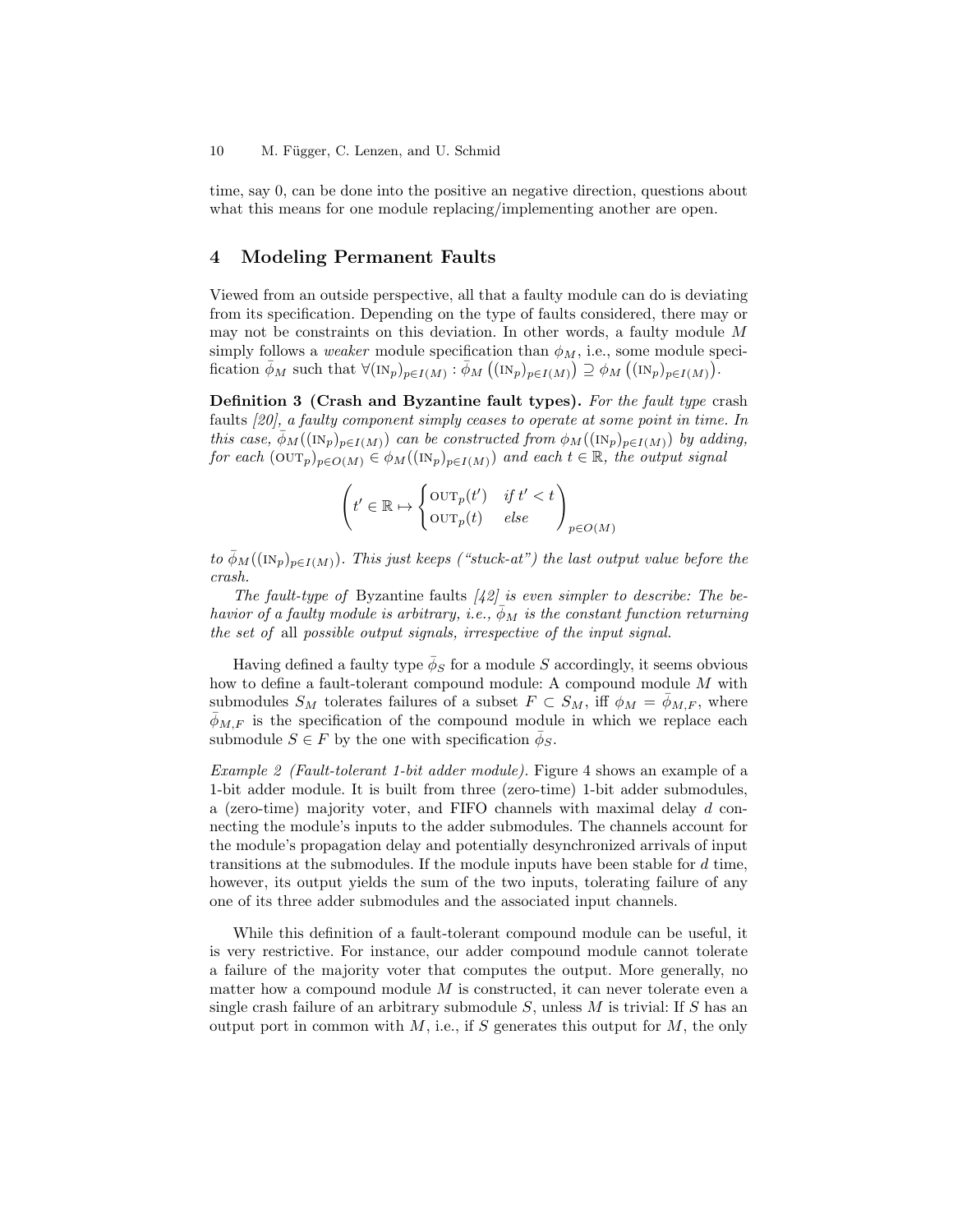

Fig. 4: Fault-tolerant 1-bit adder.

possible guarantee M could make for this output port is a fixed output value at all times, as this is what the crash of S would lead to.

To address this issue, we introduce the concept of a fault-tolerant implementation of a module.

Definition 4 (Fault-tolerant implementation). We say that module M implements module M' iff

$$
\forall (\text{IN}_p)_{p \in I(M)} : \phi_M \left( (\text{IN}_p)_{p \in I(M)} \right) \subseteq \phi_{M'} \left( (\text{IN}_p)_{p \in I(M')} \right) .
$$

This requires that  $I(M) = I(M')$  and  $O(M) = O(M')$ . Similarly, for a given fault type  $\overline{\cdot}$ , M is an implementation of M' that tolerates failures of  $F \subset S_M$  iff

$$
\forall (\text{IN}_p)_{p \in I(M)} : \bar{\phi}_{M,F} ((\text{IN}_p)_{p \in I(M)}) \subseteq \phi_{M'} ((\text{IN}_p)_{p \in I(M')}) ,
$$

where  $\bar{\phi}_{M,F}$  is defined according to the fault type. Finally, M is an f-tolerant implementation of M', iff it tolerates faults of  $F \subset S_M$  for any F satisfying  $|F| \leq f$ .

Example 3 (Fault-tolerant adder). For an adder implementation that is 1-tolerant to Byzantine faults (and thus also any other fault type), triple-modular redundancy (TMR) can be used. Here, not just the adders, but also the pair of input and output signals is triplicated. Moreover, the single majority voter at the adder outputs is replaced by three majority voters at the adder inputs: Since they vote on the replicated input signals, we can guarantee that all three adders receive identical inputs if no voter fails, whereas two adders receive identical inputs and produce identical outputs if one voter is faulty. Note that relaxing the specification and using an implementation relation is necessary here, as otherwise the same reasoning as before would prevent a 1-tolerant solution.

The problem of developing a fault-tolerant implementation of an oscillator was addressed in the DARTS project [23, 27]: Using a predecessor of the proposed modeling framework, it was shown that a circuit comprising  $3f+1$  tick generator nodes, in which the output of each node is fed back as input to all nodes (including the node itself), tolerates up to  $f$  Byzantine faulty nodes. The circuitry of a single tick generator node for  $n = 4$  and  $f = 1$  is depicted in Figure 5. Informally, it counts the difference of clock transitions generated by itself (Local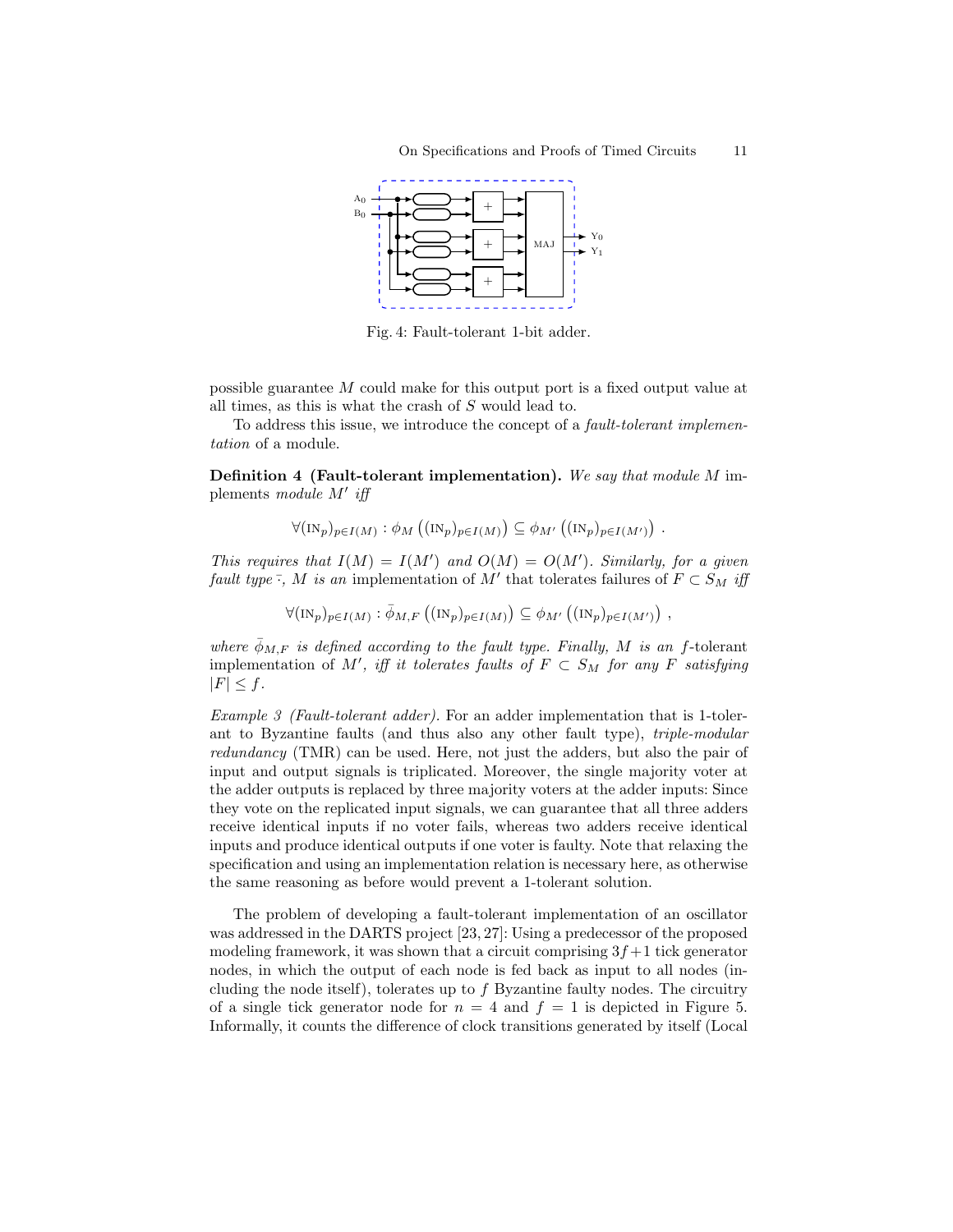

12 M. Függer, C. Lenzen, and U. Schmid

Fig. 5: Node of the fault-tolerant DARTS oscillator.

Pipe) and those received from other nodes (Remote Pipe) by means of Counter Modules implemented via elastic pipelines [47]. When sufficiently many nodes (not all, since there might be a fault) are not too far behind (determined by the Threshold Gates), it generates a new local clock transition (Tick Generation).

### 5 Modeling Transient Faults and Self-Stabilization

Transient faults are assumed to be temporary in nature, in the sense that the cause of the fault eventually vanishes. Suitable recovery techniques can hence be used to resume correct operation later on. The most extreme requirement is self-stabilization [12], where the system must eventually resume correct operation even after all of its components experienced arbitrary transient faults. Since the latter results in arbitrary states, this is equivalent to requiring that the system re-establishes correct operation from arbitrary initial states in finite time. The maximal time it may take to do so is called stabilization time.

Self-stabilization plays a crucial role in mission-critical systems, where even the assumption that a certain fraction (e.g., less than a third, as in DARTS) of the subcomponents can fail is too optimistic, or for applications that cannot afford the amount of redundancy needed for fully masking faults. Unsurprisingly, self-stabilization and related concepts also play a vital role in biological systems. For example, Albert and Othmer [1] modeled part of the control circuit that regulates gene expression in the fruit fly Drosophila Melanogaster by a binary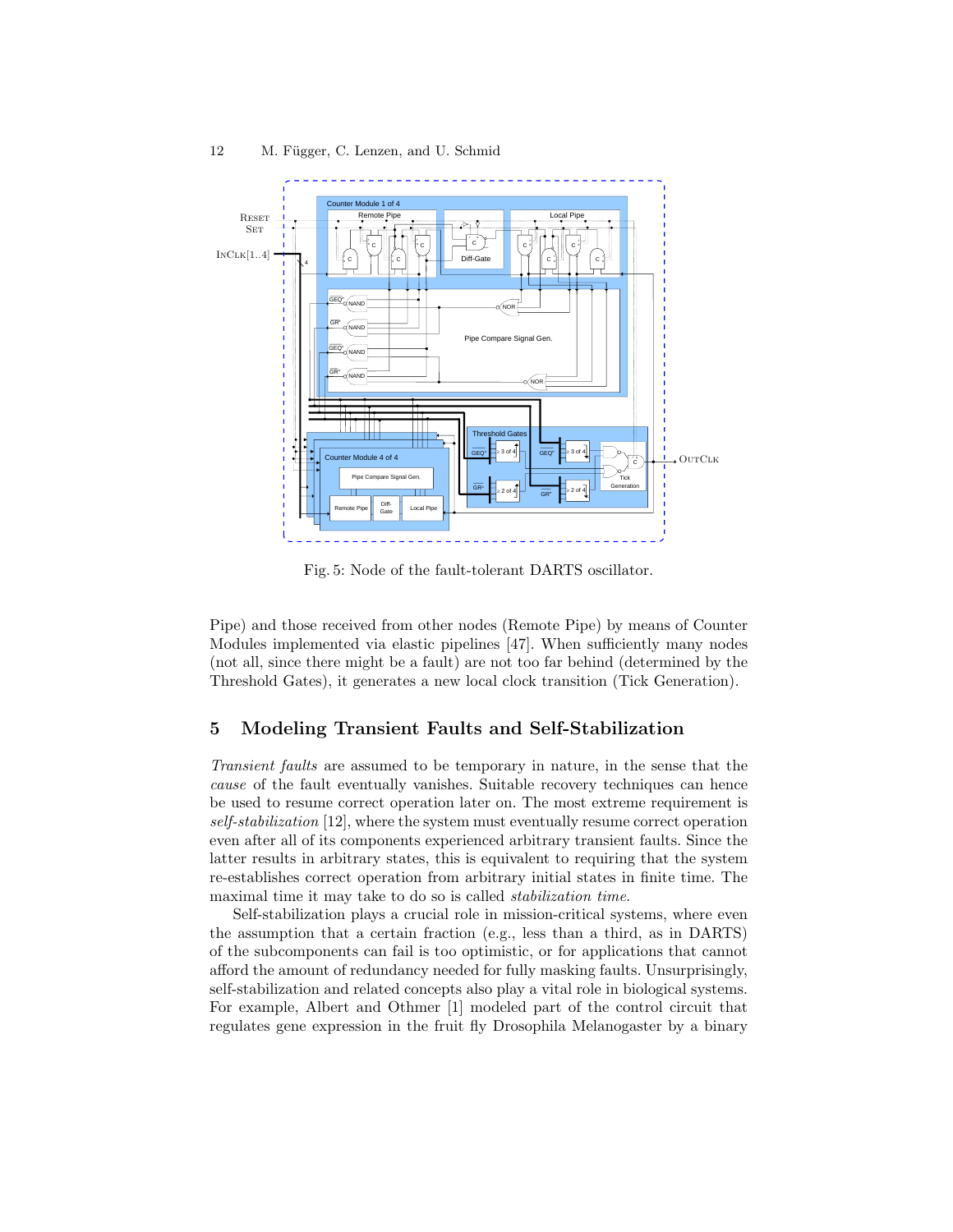circuit, and observed that a considerable number of initial circuit states finally lead to the wild-type stable state. For the lobster heart, it has been established that it is, in essence, self-stabilizing even in the presence of ongoing Byzantine behavior [11, 45].

Transferring the idea of self-stabilization to our state-oblivious framework requires some effort, but we will demonstrate that it can be integrated very well. Most notably, there is no notion of a state (besides from trivial states), which means that we cannot define self-stabilization in the conventional state-based manner.

The first important observation underlying input-output functions in a stateoblivious specification of self-stabilization is that, since a basic module specification describes the desired behavior from the viewpoint of an external observer, we consider a module correct even if it merely seems to be operating correctly in terms of its input-output behavior. In other words, it does not matter whether the module internally operates as intended, as long as it produces correct results.

Second, when defining basic modules (Definition 1), we only resorted to input and output signals from  $\mathbb{R} \to [0, 1]$ . The input-output function  $\phi_M$  of a module M then maps input signals to allowed output signals. For modules that are intended to be self-stabilizing (or that suffer from transient faults), this is not anymore convenient since they are not either correct or faulty during all of the execution. Merely, we would like to define how they should behave if they were correct during a time interval  $[t^-, t^+]$ .

Redefining correctness for transient faults. An immediate solution to this is to define  $\phi_M$  on all signal restrictions to all sub-intervals  $I = [t^-, t^+] \subseteq \mathbb{R}$ . To make such interval-restrictions explicit, we will sometimes write  $\sigma^I$ ,  $N^I$ ,  $\text{OUT}^I$ ,  $E<sup>I</sup>$  etc. Note that such intervals I could also be open  $(t<sup>-</sup>, t<sup>+</sup>)$ , closed  $[t<sup>-</sup>, t<sup>+</sup>]$ , or half-open, but are always contiguous.

Definition 5 (Basic module—interval-restricted specification). An interval-restricted execution  $E^I$  of a basic module is correct during  $I = [t^-, t^+]$  if its interval-restricted output signals  $\text{OUT}^I$  are within the image  $\phi_M(\text{IN}^I)$  of its interval-restricted input signals.

We termed this the *interval-restricted specification*, since it requires the definition of  $\phi_M$  on all these sub-intervals.

However, care has to be taken: the input-output function  $\phi_M$  has to be restricted to ensure that it adheres to an intuitive notion of correctness. For example, we expect an execution of M that is correct within  $[t^-, t^+]$  to be also correct within all subintervals of  $[t^-, t^+]$ . One possibility is to add all those restrictions explicitly. Indeed, such specifications are powerful in expressiveness [16], but at the same time our experience in the early stages of [16] was that using this approach is tedious for simple modules, and practically guarantees mistakes for complex modules. The reason for this is that the subset-closedness of the correctness definition is easily violated in an interval-restricted specification even for simple modules like channels.

We thus primarily resort to another definition, which does not change the domain of  $\phi_M$ , i.e, where the domain of all signals is  $\mathbb R$ , which we call a *definition*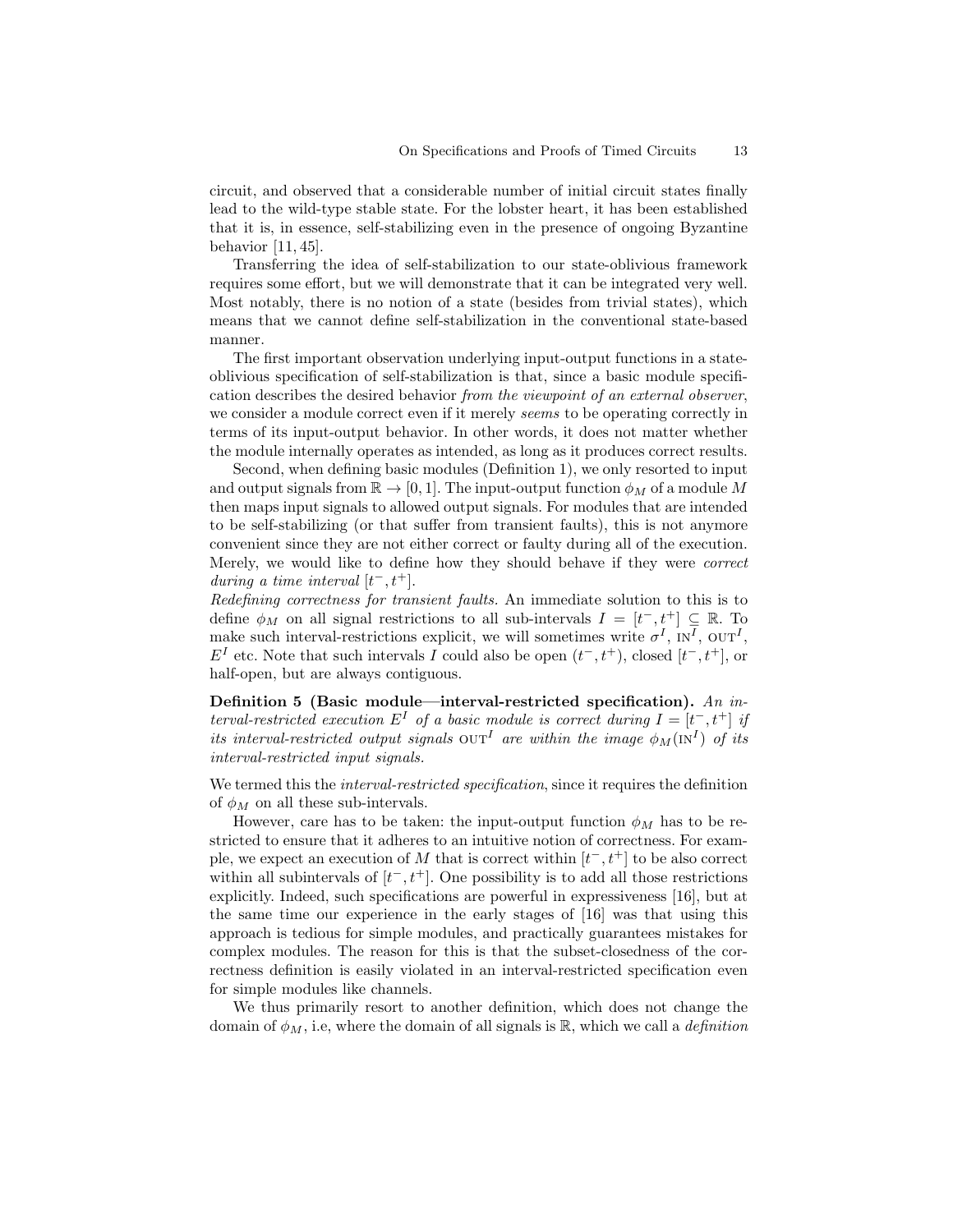by extension. With this definition, correctness is subset-closed for time intervals by construction (see [16, Lem. 3.3]), such that the natural notion of correctness is also guaranteed by construction.

Definition 6 (Basic module, correct during time interval—definition by extension). An interval-restricted execution  $E<sup>I</sup>$  of a basic module M is correct during  $I = [t^-, t^+]$ , iff there is a (complete, i.e., with time domain  $\mathbb{R}$ ) execution  $E'$  of a basic module M such that: (i) the input and output signals of  $E<sup>I</sup>$  and  $E'$  are identical during  $[t<sup>-</sup>, t<sup>+</sup>]$ , and (ii) for execution  $E'$ , letting i be the input signals and o the output signals of  $E'$ ,  $o \in \phi_M(i)$ .

If not stated otherwise, we will resort to the definition by extension for basic modules. For ease of notation, we will, however, extend  $\phi_M$  to input and output signals with time domains that are sub-intervals  $[t^-, t^+]$  of  $\mathbb R$  in the following: Writing  $\text{OUT}^I \in \phi_M(\text{IN}^I)$  where  $\text{IN}^I, \text{OUT}^I$  have time domain  $I = [t^-, t^+]$  is just a short-hand notation for: For any execution  $E$  of  $M$  that behaves according to  $IN^I$ ,  $OUT^I$  during I, basic module M is correct during I.

Definition 7 (Extendible module). We say that a basic module is extendible, if its input-output function  $\phi_M$  has the properties of a definition by extension. That is, executions that are correct on a subinterval can be extended to executions that are correct on R.

The above definition of correctness introduced above also implies that a sub-execution on some interval  $[t^-, t^+] \subset \mathbb{R}$  that is considered correct can be extended to a (complete) correct execution on R. This is natural for basic modules, but inappropriate for self-stabilizing compound modules: these take the role of algorithms, and making this a requirement would be equivalent to disallowing transient faults—or, more precisely, to implicitly turn them into persistent faults. To illustrate this issue, consider again the compound module implementing the oscillator shown in Figure 1 and the signal trace shown in Figure 2: The execution segment during time interval  $[6, 8]$  must be considered correct, since it fulfills all input-output constraints of the involved circuit components during this interval. We know, however, that such a high-frequency oscillation can never occur in a (complete) correct execution of the compound module on R, for which the only possible oscillator frequency is one transition per time unit.

To allow for a meaningful notion of self-stabilization, we will hence treat compound modules differently: When analyzing their stabilizing behavior, we assume that all sub-modules themselves operate correctly, whereas the "convergence" of the compound module's externally visible behavior to a correct one must be enforced. This is captured by defining correct executions of compound modules on time intervals  $[t^-, t^+] \subset \mathbb{R}$  by the same process as in Definition 2, except that we replace  $\mathbb R$  by  $[t^-, t^+]$ .

### Definition 8 (Compound module—interval-restriced specification).

For any  $I = [t^-, t^+]$  and any interval-restricted input signal  $(\text{IN}_p^I)_{p \in I(M)}$ , we require that the interval-restricted output signal  $(\text{OUT}_p^I)_{p \in O(M)} \in \phi_M((\text{IN}_p^I)_{p \in I(M)})$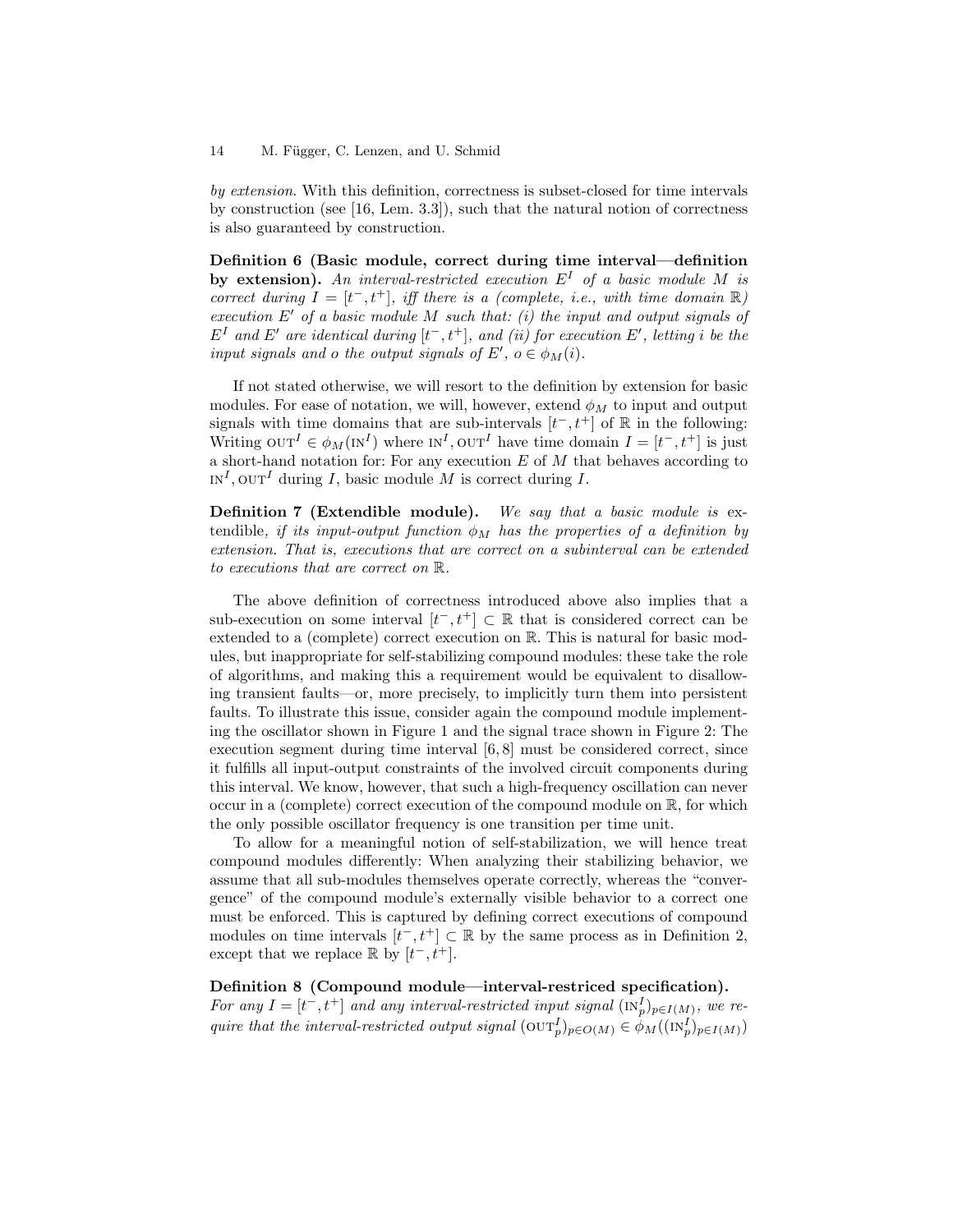iff there exist interval-restricted input and output signals  $(f_p^I)_{p \in \bigcup_{S \in S_M} I(S) \cup O(S)}$ for all submodules  $S$  of  $M$  so that all the properties below hold:

- $\forall S \in S_M : (f_p^I)_{p \in O(S)} \in \phi_S((f_p^I)_{p \in I(S)})$  $- \forall p \in I(M) : f_p = \text{IN}_p^I$
- $\forall p \in O(M) : f_p = \overline{\text{out}}_p^I$

Note that this definition is recursive; we can iteratively extend all module specifications to inputs on arbitrary intervals  $[t^-, t^+] \subseteq \mathbb{R}$ , starting from the specifications of basic modules for inputs on R.

With these definitions in place, we can now proceed to defining a suitable notion of self-stabilization in our framework.

Definition 9 (Self-stabilizing implementation). A module M is called a T-stabilizing implementation of module M', iff  $I(M) = I(M')$ ,  $O(M) = O(M')$ and, for all  $I = [t^-, t^+] \subseteq \mathbb{R}$  with  $t^+ \geq t^- + T$ ,  $I' = [t^- + T, t^+]$  and each  $(\text{OUT}_p^I)_{p \in O(M)} \in \phi_M((\text{IN}_p^I)_{p \in I(M)})$ , it holds that

$$
({\rm OUT}_p^{I'})_{p\in O(M)}\in \phi_{M'}\left(({\rm IN}_p^{I'})_{p\in I(M')}\right).
$$

Informally, cutting off the first T time units from any interval-restricted execution of M must yield a correct interval-restricted execution of M′ .

Module M is a self-stabilizing implementation of  $M'$ , iff it is a T-stabilizing implementation of M' for some  $T < \infty$ .

Example 4 (Self-stabilization). According to Definition 9, the oscillator implementation from Figure 1 is not self-stabilizing, as illustrated by Figure 2: After a transient fault of the channel component during time [5, 6], all circuit components operate correctly again from time 6 on, but the behavior of circuit output  $y = CHN$  IN never returns to the behavior of Y that could be observed in an execution on R.

For a positive example, recall the 1-bit adder depicted in Figure 4. Its selfstabilization properties follow, without the need of a custom analysis, from a general principle (called forgetfulness), which will be introduced in the next section.

#### 6 Example: A Self-Stabilizing Oscillator

In view of the state-obliviousness and generality of our modeling framework, one might ask whether it indeed allows to derive meaningful results. As a proof of concept, we will thus elaborate more on self-stabilizing compound modules.

First, we will formalize the statement that if a compound module  $M$  is made up of submodules  $S$  whose output at time  $t$  depends only on the input during  $[t - T<sub>S</sub>, t]$  (for  $T<sub>S</sub> ∈ ℝ<sub>0</sub><sup>+</sup>$ ) and contains no feedback-loops (like, e.g., the adder in Figure 4, but unlike the oscillator in Figure 1), then  $M$  is self-stabilizing. Interestingly, this result sometimes does also apply to systems that do have internal feedback loops; this holds true whenever we can contain the loop in a submodule and (separately) show that it is self-stabilizing.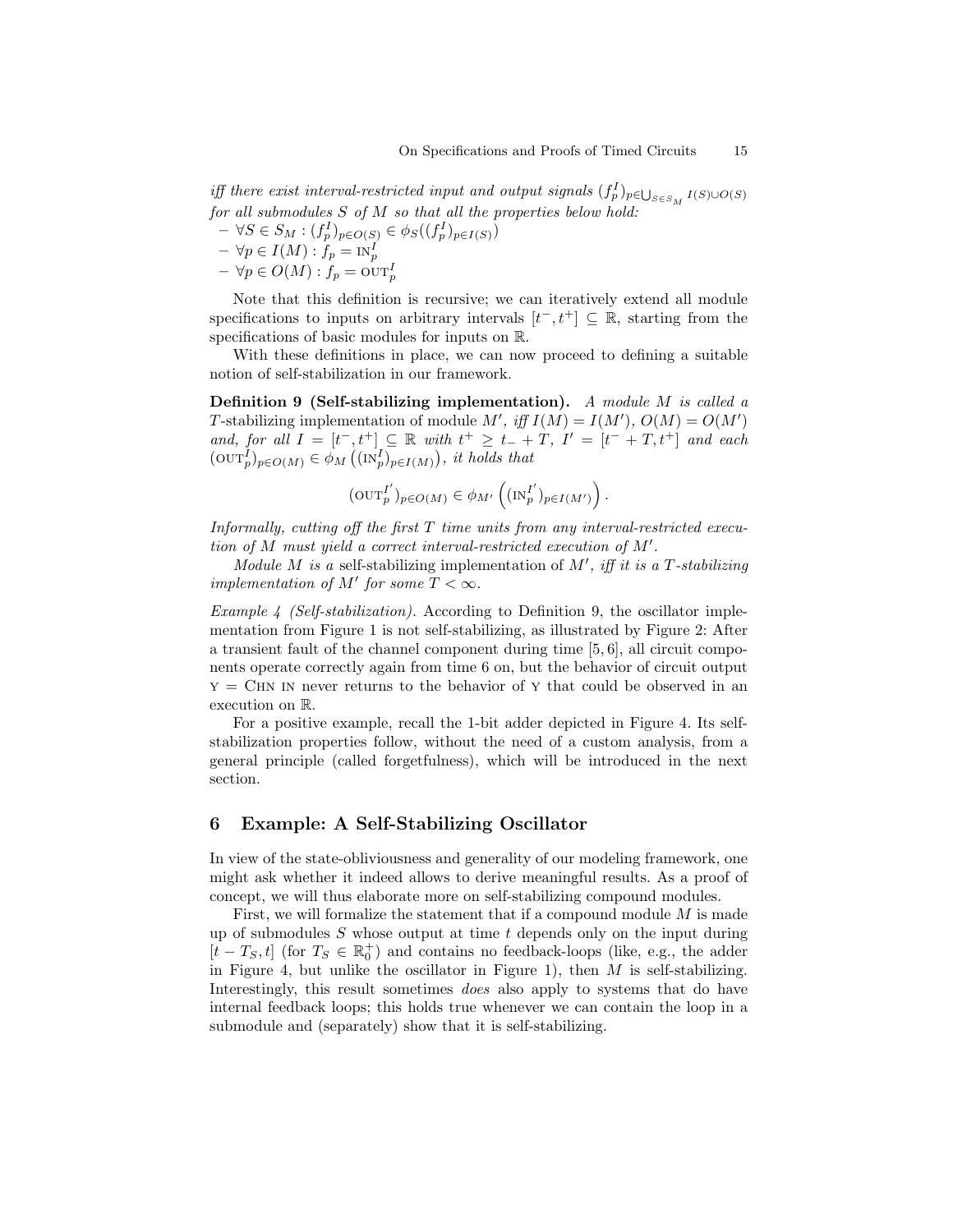#### 16 M. Függer, C. Lenzen, and U. Schmid

**Definition 10 (Forgetfulness).** For  $F \geq 0$ , module M is F-forgetful iff:

- 1. For any  $I = [t^-, t^+] \subseteq \mathbb{R}$  with  $t^+ \geq t^- + F$ , pick any interval-restricted output  $(\text{OUT}_p)_{p \in O(M)} \in \phi_M((\text{IN}_p^I)_{p \in I(M)})$ .
- 2. For each input port  $p \in I(M)$ , pick any input signal  $\text{IN}_p': \mathbb{R} \to \{0,1\}$  so that  $\text{IN}_p'$  restricted to I equals  $\text{IN}_p^I$ .
- 3. Then  $(\text{OUT}_p': \mathbb{R} \to \{0,1\})_{p \in O(M)} \in \phi_M((\text{IN}_p': \mathbb{R} \to \{0,1\})_{p \in I(M)})$  exists so that for all output ports  $p \in O(M)$  the restrictions of  $\text{OUT}_p$  and  $\text{OUT}_p'$  to the interval  $[t^- + F, t^+]$  are equal.

In other words, the output of a F-forgetful module during  $[t^- + F, t^+]$  reveals no information regarding the input during  $(-\infty, t^-)$ .

Example 5. A simple example of a d-forgetful module is a FIFO channel with maximum delay d.

Definition 11 (Feedback-free module). Let the circuit graph of a compound module M be the directed graph whose nodes are the submodules  $S_M$  of M, and for each output port p of  $S \in S_M$  that is an input port of another submodule  $S' \in S_M$ , there is a directed edge from S to S'. We say M is feedback-free iff all its submodules are forgetful and its circuit graph is acyclic.

One can then show that feedback-free compound modules made up of forgetful submodules are self-stabilizing:

**Theorem 1** ([16], **Theorem 3.7**). Given a feedback-free compound module  $M$ , denote by  $P$  the set of paths in its circuit graph. Suppose that each submodule  $S \in \mathcal{S}_M$  is  $F_S$ -forgetful for some  $F_S \in \mathbb{R}^+_0$ . Then, M is F-forgetful with

$$
F = \max_{(S_1, \dots, S_k) \in \mathcal{P}} \left\{ \sum_{i=1}^k F_{S_i} \right\}.
$$

Using this theorem (possibly recursively applied, in the case of compound modules made up of compound submodules), one can show that a given feedbackfree compound module is forgetful. Moreover, for such a module  $M$ , it is sufficient to show that it behaves like another module  $M'$  in correct executions (i.e., those on  $\mathbb{R}$ , rather than on certain time intervals) for proving that M is a self-stabilizing implementation of M′ .

Corollary 1. Suppose that compound module M satisfies the prerequisites of Theorem 1. Moreover, for a module M' with  $I(M') = I(M)$  and  $O(M') = O(M)$ , assume that: For all input signals  $(\text{IN}_p : \mathbb{R} \to \{0,1\})_{p \in I(M)}$ , it holds for its output signals that  $\phi_M((\text{IN}_p)_{p\in I(M)}) \subseteq \phi_{M'}((\text{IN}_p)_{p\in I(M)})$ . Then, M is a self-stabilizing implementation of  $M'$ .

These results ensure that self-stabilization follows without further ado not only in trivial cases where an erroneous state is instantaneously forgotten and overwritten by new input. By using compound modules in a hierarchical manner,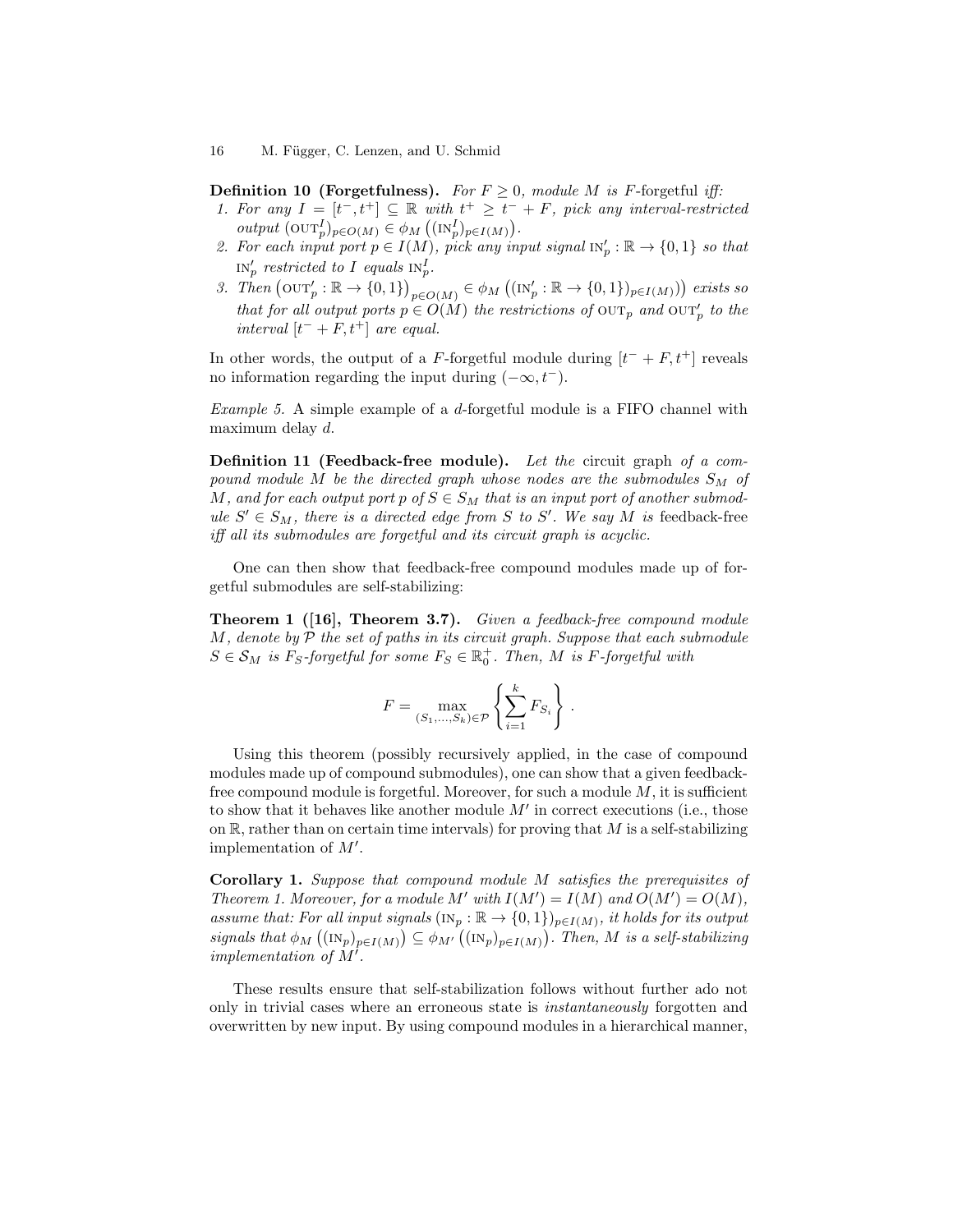one can encapsulate the heart of a proof of self-stabilization in the appropriate system layer and separate aspects from different layers that are unrelated. This plays along nicely with the standard approach for proving self-stabilization of complex systems, which is to establish properties of increasing strength and complexity in a bottom-up fashion, advancing from very basic aspects to highlevel arguments.

Beyond feedback-free compound modules. Unfortunately, however, it is not hard to see that if (the circuit graph of) a compound module  $M$  is not feedback-free, self-stabilization of  $M$  does not necessarily follow from the fact that all submodules are forgetful. An example of such a circuit is the oscillator in Figure 1. There are, however, circuits with feedback loops that stabilize.

Example 6. Figure 6 shows a self-stabilizing variant of the oscillator from Figure 1 (without enable input). The module consists of (i) a watchdog-timed memory-cell MEM whose output MEM OUT = Y; the output is 1 at time t iff there is a time  $t' \in (t-T,t)$  where output  $Y(t') = 0$  and input  $X(t') = 1$ , (ii) a succeeding fixed delay channel with delay  $d \leq T$ , and (iii) an inverter. Note that (i) implies that the set  $\{t \in \mathbb{R}^+_0 | Y(t) = 0\}$  is closed.

We now demonstrate how to formalize this example and its proof in our stateoblivious framework. The (basic) module osc has no input and one output Y . Recall that, for basic modules, specifications involve defining  $\phi_M$  on executions on R only. Hence, the module specification  $\phi_{osc}$  is fully defined by deciding whether some function  $(OUT_Y : \mathbb{R} \to \mathbb{R}) \in \phi_{osc}(\emptyset)$  or not. We define this to be the case for all functions satisfying that  $\exists \delta \in [0, T + d)$  so that

$$
OUT_Y(t) = \begin{cases} 1 & \text{if } \exists z \in \mathbb{Z}, \exists \tau \in (0, T) : t = \delta + z(T + d) + \tau \\ 0 & \text{else.} \end{cases}
$$

Intuitively,  $\delta$  denotes the fixed time offset of the signal, and  $\tau$  the time the signal is 1 during the period  $t + d$ .

If restricted to times [0, 5], Figure 7 shows the execution for  $\delta = 0, d = 1$ and  $T = 1.5d = 1.5$ . The channel incorrectly forwards the red signal at its input during time  $[4, 5]$  to the red signal at its output during  $[5, 6]$ , i.e., is not correct during [5, 6]. However, the module quickly recovers: Starting from time 6.3, the circuit has returned to a feasible periodic behavior with  $\delta = 0.3$  and  $\tau = T$ . We next show that this stabilizing behavior is guaranteed.

**Lemma 1.** If  $T \geq d$ , the compound module given in Figure 6 is a  $(T + 2d)$ stabilizing implementation of osc.



Fig. 6: Self-stabilizing oscillator module.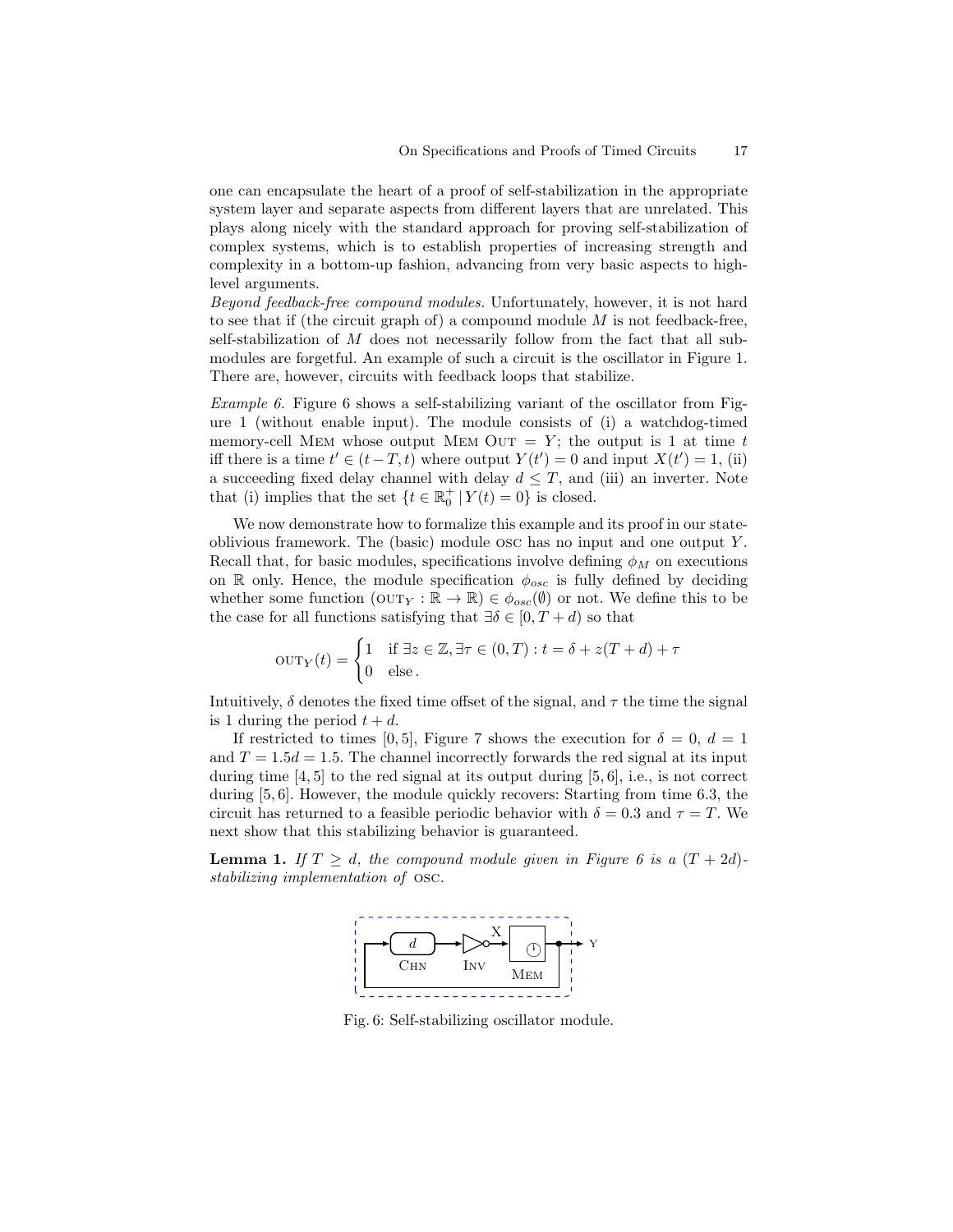18 M. Függer, C. Lenzen, and U. Schmid



Fig. 7: Execution part of self-stabilizing oscillator module with transient channel fault (incorrect propagation in red).

Proof. Wlog., assume that the compound module follows its specification during  $[t^-, t^+) = [0, \infty).$ 

- 1. There is some time  $t^* \in [0, T + d]$  when  $Y(t^*) = 0$ . (Otherwise, the input to MEM at every time  $t \in [d, T + d]$  would be  $X(t) = \overline{Y}(t - d) = 0$  (with  $\overline{Y}$ denoting negation), entailing  $Y(T + d) = 0$  by the specification of MEM—a contradiction.)
- 2. Let  $t_0 \in [t^*, t^* + d]$  be maximal with the property that  $Y(t) = 0$  for all  $t \in [t^*, t_0]$  ( $t_0$  exists because  $Y(t^*) = 0$  and  $\{t \in \mathbb{R}_0^+ | Y(t) = 0\}$  is closed).
- 3.  $X(t) = 0 \vee Y(t) = 1$  for every  $t \in (t_0 T, t_0)$  (specification of MEM).
- 4. (a)  $t_0 < t^* + d$ : Then,  $Y(t_0^+) = \lim_{\varepsilon \to 0^+} Y(t_0 + \varepsilon) = 1$  by maximality of  $t_0$ ; hence  $X(t_0) = 1$  by the specification of MEM and 3.
- (b)  $t_0 = t^* + d$ : Then, the channel ensures  $X(t_0) = \overline{Y}(t^*) = 1$ .
- 5.  $Y(t) = 1$  for  $t \in (t_0, t_0 + T)$  (specification of MEM).
- 6.  $X(t) = \overline{Y}(t-d) = 0$  for  $t \in (t_0 + d, t_0 + T + d) \supseteq (t_0 + T, t_0 + T + d)$  (as  $T \geq d$ ).
- 7.  $Y(t) = 0$  for  $t \in [t_0 + T, t_0 + T + d]$  (specification of MEM).

We can now determine Y for larger times inductively, showing for  $t_i := t_0 +$  $i(T + d), i \in \mathbb{N}$ , that  $Y(t) = 1$  for  $t \in (t_i + d, t_i + T + d)$  and  $Y(t) = 0$  for  $t \in [t_i + T, t_i + T + d]$ . Hence, the execution is feasible for module osc during  $[t_0, \infty)$ . As  $t_0 \leq t^* + d \leq T + 2d$ , the claim follows.

By contrast, choosing  $d > T$  leads to a circuit that does not necessarily selfstabilize.

While the circuit in Figure 6 is a self-stabilizing implementation of osc, it is not fault-tolerant. A single permanent fault will stop it from operating correctly. However, the principle of using "forgetful" memory to achieve self-stabilization of oscillatory circuits can be carried over to fault-tolerant distributed oscillators like DARTS: In [16, 17], we leveraged the approach in the design of fault-tolerant and self-stabilizing solutions to clock generation (and clock distribution [15]). FATAL<sup>+</sup>, the proposed clock generation scheme, is essentially a distributed oscillator composed of  $n \geq 3f + 1$  clock generation nodes, which self-stabilizes in time  $\mathcal{O}(n)$  with probability  $1 - 2^{-\Omega(n)}$  even in the presence of up to f Byzantine faults [17].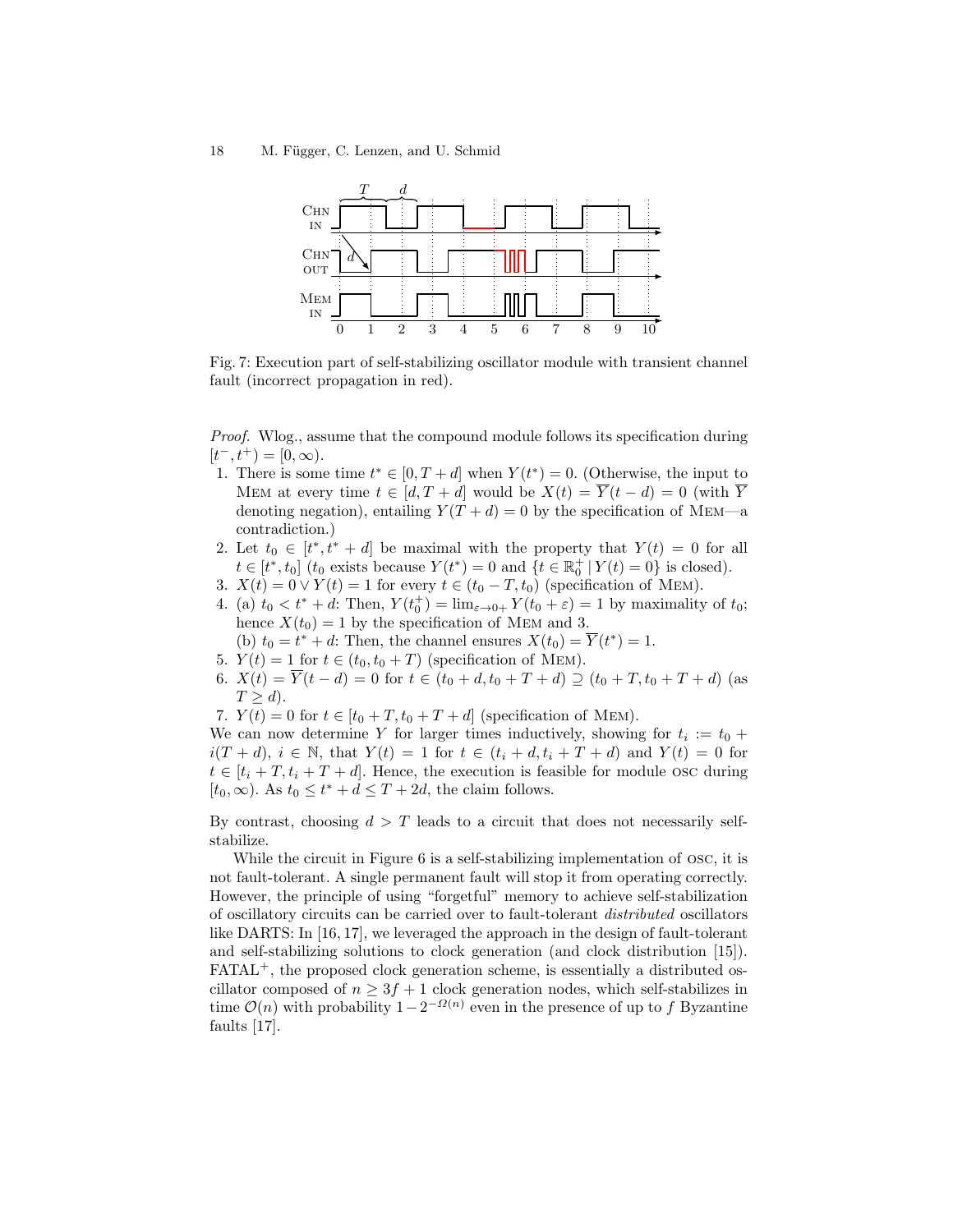## 7 Module Composition Artefacts: The Weird Module

In this section, we will show that module composition in our framework sometimes leads to surprising effects. As a consequence, one has to be careful when composing innocently looking modules that hide their true complexity behind deceptively simple specifications.

Like in Section 5, we will restrict signals and feasible executions in module specifications from  $\mathbb R$  to arbitrary subintervals  $I = [t^-, t^+] \subseteq \mathbb R$ . To make such interval-restrictions explicit, we will sometimes write  $\sigma^I$ ,  $N^I$ ,  $\text{OUT}^I$ ,  $E^I$  etc. Note that such intervals I could also be open  $(t^-, t^+)$ , closed  $[t^-, t^+]$ , or half-open, but are always contiguous.

A sequence of signals  $(\sigma_i)_{i\in C}$  defined on intervals  $I_1 \subseteq I_2 \subseteq \ldots$  with  $I_i \subseteq I_{i+1}$ for all  $i \in C$ , for  $C = \{1, ..., n\}$  or  $C = \mathbb{N}$ , is called a *covering* of a signal  $\sigma$ defined on  $I = \bigcup_{i \in C} I_i$  if, for all  $i \in C$ ,  $\sigma_i = \sigma^{I_i}$ . Clearly, any sequence of signals  $(\sigma_i)_{i \in C}$  on  $I_1 \subseteq I_2 \subseteq \ldots$  with the property that  $\sigma_i = \sigma_{i+1}^{I_i}$  for all  $i \in C$  defines a unique  $\sigma$  on  $I = \bigcup_{i \in C} I_i$  such that  $(\sigma_i)_{i \in C}$  is a covering of  $\sigma$ . For  $C = \mathbb{N}$ , we can hence set  $\lim_{i\to\infty}\sigma_i=\sigma$ , where  $\sigma$  is defined on  $\lim_{i\to\infty}I^i=I$ . These definitions and results naturally carry over to interval-restricted executions, i.e., pairs of sets of input and output signals of a module.

**Definition 12 (Limit-closure).** Module M is limit-closed iff, for every covering  $(E_i)_{i\in\mathbb{N}}$  consisting of interval-restricted executions  $E_i$  in the set  $\mathcal{E}_M$  of all interval-restricted executions of M, it holds that  $\lim_{i\to\infty} E_i \in \mathcal{E}_M$ .

Not every module is limit-closed, as the following example demonstrates.

Example 7. Consider the module specification WM, subsequently called the weird module: It has no inputs and only a single output, which is required to switch from 0 to 1 within finite time and have no other transitions.

The WM can be seen as an archetypal asynchronous module, as the transition must occur in finite time, but there is no known bound on the time until this happens.

For every  $i \in \mathbb{N}$ , the execution  $E_i$  defined on  $[-i, i]$  with the output signal being constant 0 is feasible for WM, as it can be extended to some execution on  $\mathbb R$ where the transition to 1 occurs, e.g., at time  $i+1$ ; it is thus an extendible module according to Definition 7. However, the limit of  $E = \lim_{i \to \infty} E_i$  is the unique execution on R with output constant 0, which is infeasible for WM. According to Definition 12, the specification of WM is hence extendable but not limit-closed. Conversely, limit-closure does not necessarily imply extendibility either, as the latter requires that every execution defined on some interval I can be extended to an execution on R; limit-closure guarantees this only for interval-restricted executions that are part of coverings.

Definition 13 (Finite-delay & bounded-delay module). Module M has finite delay (FD), iff every infeasible execution  $E_M \notin \mathcal{E}_M$  has a finite infeasible restriction, i.e.,  $(E_M \notin \mathcal{E}_M) \Rightarrow (\exists \text{ finite } I \subset \mathbb{R} : E_M^I \notin \mathcal{E}_M)$ . An FD module M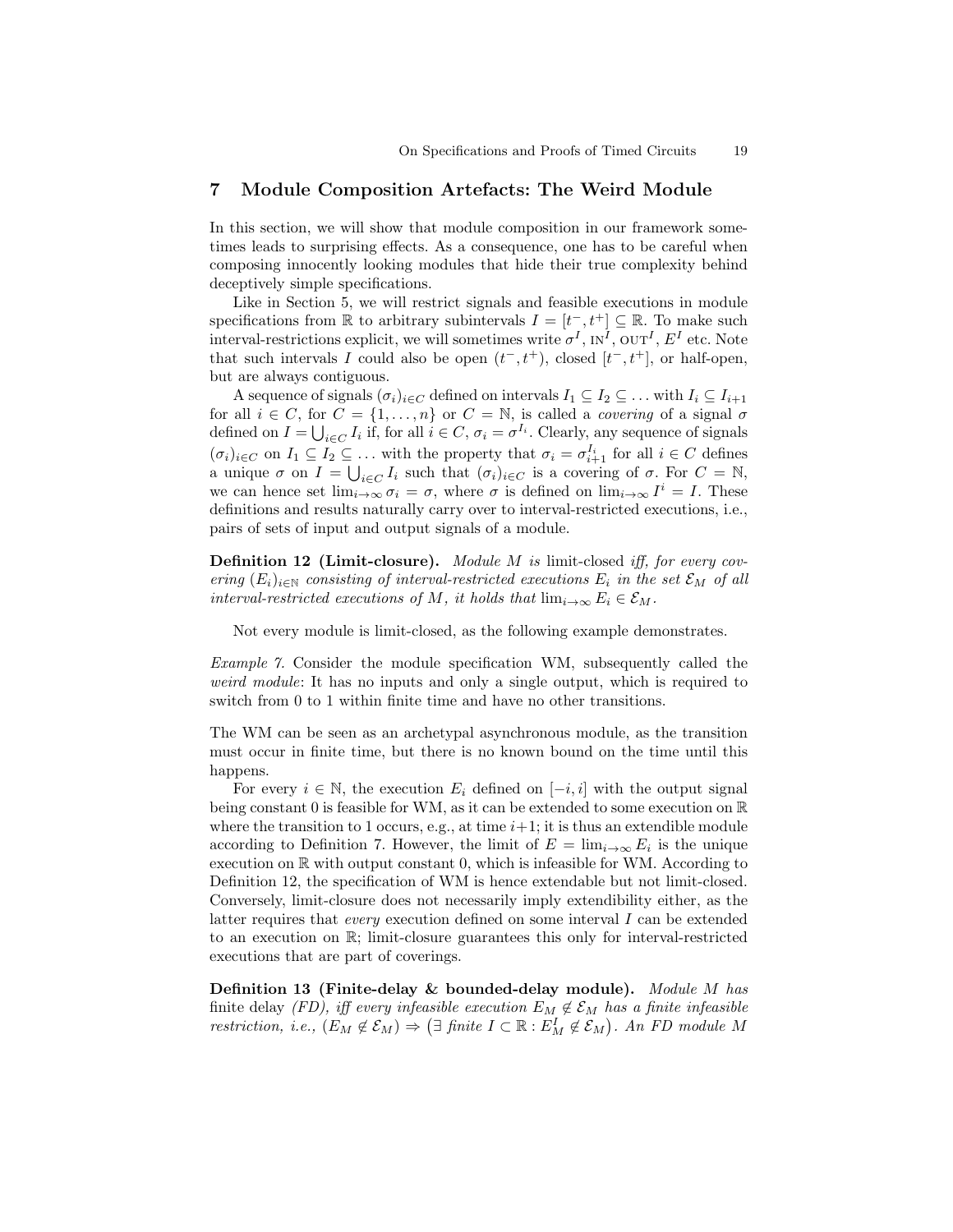is a bounded-delay module *(BD)*, if I may not depend on the particular  $E_M$ in the FD definition. Finally, M is a bounded delay module with delay bound  $B \in \mathbb{R}_0^+$ , if it is BD and  $|I| \leq B$ .

Recall that if a module is correct in an execution during an interval  $I$  it is always also correct within a subinterval of I in the same execution. On the other hand, the other implication ( $\exists$  finite  $I \subset \mathbb{R} : E_M^I \notin \mathcal{E}_M$ )  $\Rightarrow$   $(E_M \notin \mathcal{E}_M)$  always holds, by our definition of a restriction. Thus, for FD modules, it holds that  $(E_M \not\in \mathcal{E}_M) \Leftrightarrow (\exists \text{ finite } I \subset \mathbb{R} : E_M^I \not\in \mathcal{E}_M).$ 

According to Definition 13, WM is not a finite-delay module, as any finite restriction of the infeasible all-zero trace on  $\mathbb R$  is feasible. More generally, we have the following lemma:

#### Lemma 2. A module is limit-closed iff it has finite delay.

*Proof.* Suppose M is limit-closed. Given an arbitrary  $E \notin \mathcal{E}_M$ , defined on  $I \subseteq \mathbb{R}$ , consider the covering  $E_i = E^{I \cap [-i,i]}$ ,  $i \in \mathbb{N}$ . Then, either there is some i so that  $E_i \notin \mathcal{E}_M$ , or we reach the contradiction that  $E = \lim_{i \to \infty} E_i \in \mathcal{E}_M$  as M is limit-closed.

Conversely, suppose that  $M$  is a finite delay module. Consider an arbitrary infinite covering  $\{E_i \mid E_i \in \mathcal{E}_M\}_{i \in \mathbb{N}}$ , and denote by E its limit. If  $E \notin \mathcal{E}_M$ , then by Definition 13 there is a finite  $E^I \notin \mathcal{E}_M$  that is a restriction of E. As  $\{E_i\}_{i\in\mathbb{N}}$ is a covering, for sufficiently large i, it holds that the interval I on which  $E^I$  is defined is contained in the interval on which  $E_i$  is defined. Hence,  $E^I \notin \mathcal{E}_M$  is a restriction of  $E_i \in \mathcal{E}_M$ , which is a contradiction to the fact that  $E^I$  must be feasible.

At that point, the question arises whether and when the composition of modules preserves bounded resp. finite delays. The following Corollary 2 shows that this is the case for feedback-free compositions of BD modules:

Corollary 2 (Preservation of BD). Suppose compound module M is feedback-free with circuit graph  $G_M$  and each of its submodules  $S \in \mathcal{S}_M$  is FD. Then, M is FD. Moreover, if  $S \in \mathcal{S}_M$  is BD with delay bound  $B_S$ , then  $\mathcal{S}_M$  is BD with delay bound

$$
B = \max_{\substack{(S_1,\ldots,S_k)\\path \ in \ G_M}} \left\{ \sum_{i=1}^k B_S \right\}.
$$

BD is not preserved in arbitrary compound modules. Unfortunately, the above corollary does not hold if feedback-loops are allowed. A compound module made up of BD submodules in a feedback-loop need not be BD, and sometimes not even FD.

As an example of the former, consider the *eventual short-pulse filter* (eSPF) introduced in [26], which has a single input and a single output port, initially 0. Given a single pulse of duration  $\Delta > 0$  at time 0 at the input, there is a time  $T = T(\Delta)$  with  $\lim_{\Delta \to 0} T = \infty$  such that the output  $o(t) = 1$  for all  $t \geq T$ . Yet, the execution where the output never settles to 1 is not feasible (unless there is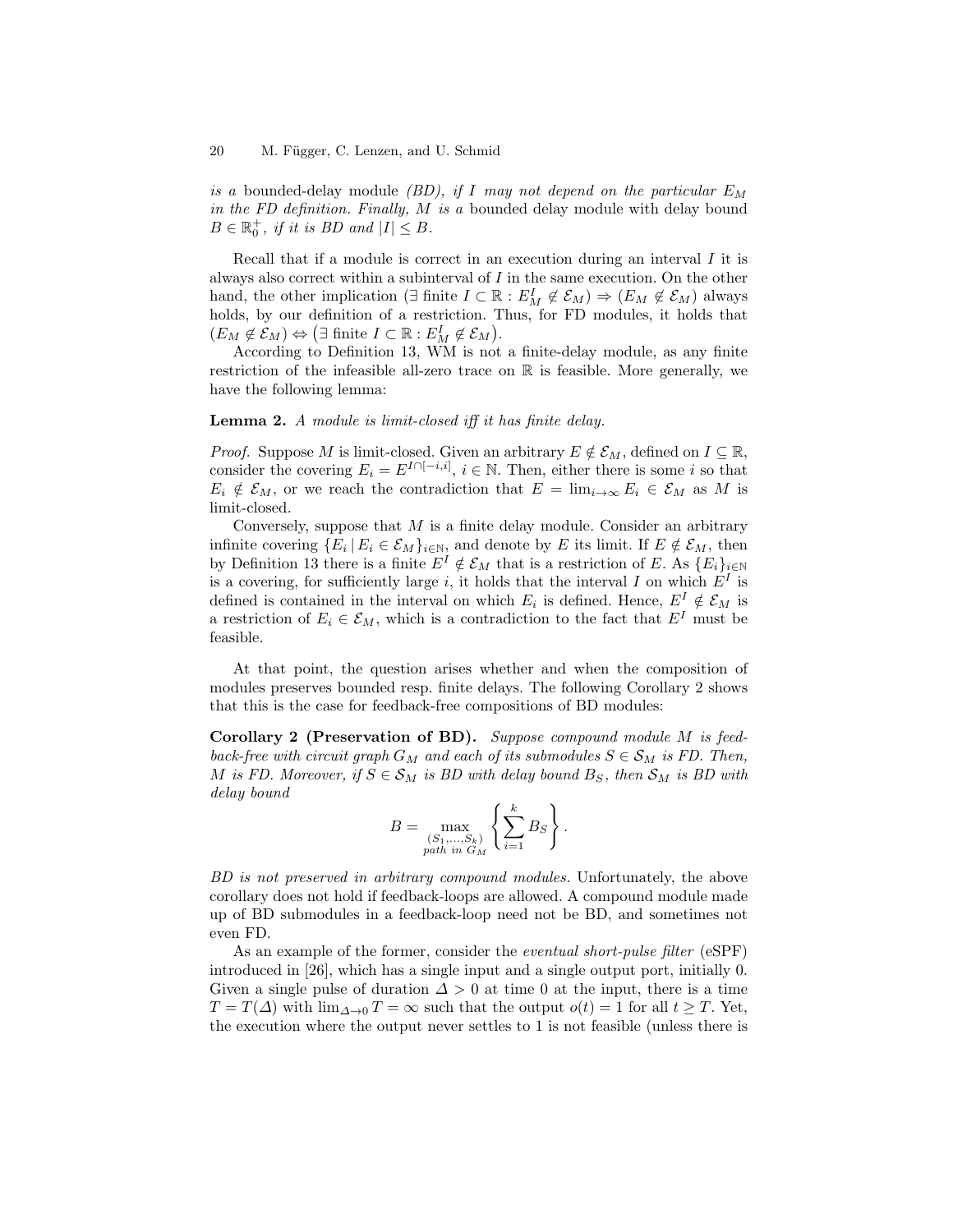no input pulse). eSPF can be implemented as a compound module consisting of a two-input zero-time √ Or gate and a two pure-delay channels (with delay 1 and  $\sqrt{2}$ , respectively) in a feedback-loop. By adding an inertial delay channel [24] to the output of eSPF, which suppresses all pulses with duration less than 1 (and is hence also a BD module<sup>8</sup>), we obtain a module  $eSPF'$  that generates exactly one transition from 0 to 1 at the output. Module  $eSPF'$  is FD, as a finite interval  $I = [0, T]$  that guarantees  $E^I \in \mathcal{E}_{eSPF'}$  can be computed from the known  $\Delta$  in every given execution  $E$ . However,  $e^{S P}F'$  is not BD, albeit all its submodules are BD. Consequently, for compound modules that are not feedback-free, Corollary 2 need not hold.

Unexpected properties of the WM module. While the results on BD align with our intuition, similar properties do not hold for FD modules. To show this, let us add another BD basic submodule that acts as a random generator (which is of course also BD) for generating an input pulse of duration  $\Delta > 0$  to eSPF (now considered a basic module). We obtain a feedback-free compound module implementation of WM, which is not even FD! Consequently, and surprisingly, one cannot generalize Corollary 2 to the preservation of FD: Feedback-free compound modules composed from FD submodules are not always FD: eSPF' is FD, and the random generator is even BD, yet the resulting WM is not FD.

The problem can be traced back to the fact that compound modules hide internal ports (the input port of eSPF fed by the random generator in our WM compound module), which does no longer allow to identify appropriate infeasible finite executions in infinite executions according to Definition 13. Our modeling framework allows to completely abstract away this important submoduleinternal information, which in turn creates this artefact. This intuitively suggests that one should not entirely discard the internal structure of a compound module, but rather simulate a "glass box view" of a submodule as advocated in [9] by exposing important submodule-signals when composing modules. A formal understanding of these problems is open, however.

#### 8 Outlook

We discussed an alternative to the classical state-based modeling and analysis approach. In particular, we reviewed the state-oblivious modeling and analysis framework introduced in [16], and argued its utility by means of some examples, in particular, a self-stabilizing oscillator. We also showed that it may create some subtle artefacts when composing modules, which need careful consideration and possibly mitigation.

While we believe that the modeling framework discussed in this article is a sound basis for the formal study of digital circuits and even biological systems, it currently lacks several important features that are left open for further research:

The first one is the choice of a formal language for describing signals and module specifications. Whereas our simple signals could of course be described

<sup>8</sup> Since we can consider the inertial delay channel to be a basic module here, we need not care about implementability at that point.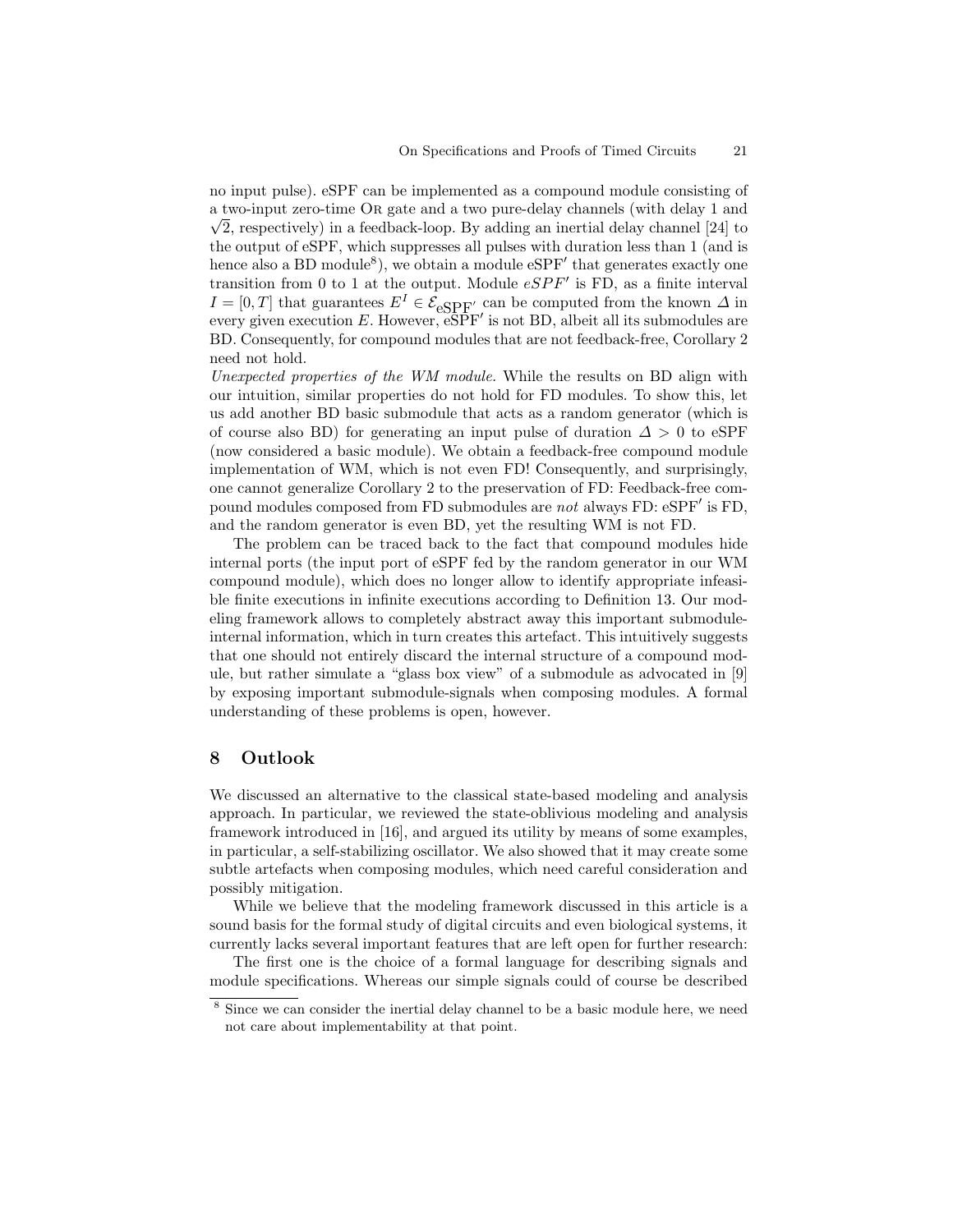#### 22 M. Függer, C. Lenzen, and U. Schmid

within a first-order theory on  $\mathbb{R}$ , it is not clear whether this is the most appropriate formalism for concisely expressing the most relevant properties of interest. Moreover, module specifications often require (all-)quantification over signals, which suggests the need for a second-order theory.

A somewhat related open problem is the definition of a proper notion of simulation equivalence for modules with different interfaces, and simulation-type proof techniques similar to the ones known for both untimed [37] and timed [38] distributed systems. Unfortunately, the state-obliviousness and the unconventional domain R of our framework does not allow one to just take over state-based simulation techniques.

Another open issue is the explicit handling of metastability, which can currently only be expressed by mapping a metastable state to a (high-frequency) pulse train. An obvious alternative is to use a three-valued logic, also providing a dedicated metastable state  $M$ , as advocated in [22]. While this extension appears relatively straightforward at the specification level, it should also be accompanied by ways of specifying metastable upsets and metastability propagation.

# References

- 1. Albert, R., Othmer, H.G.: The topology of the regulatory interactions predicts the expression pattern of the segment polarity genes in drosophila melanogaster. J. Theor. Biol. 223(1), 1–18 (2003)
- 2. de Alfaro, L., Henzinger, T.A., Stoelinga, M.: Timed interfaces. In: Proc. EMSOFT. pp. 108–122 (2002)
- 3. Alur, R., Henzinger, T., Lafferriere, G., Pappas, G.: Discrete abstractions of hybrid systems. Proceedings of the IEEE 88(7), 971–984 (July 2000). https://doi.org/10.1109/5.871304
- 4. Alur, R., Dill, D.L.: A theory of timed automata. Theoretical Computer Science 126(2), 183 – 235 (1994). https://doi.org/http://dx.doi.org/10.1016/0304-3975(94)90010-8, http://www.sciencedirect.com/science/article/pii/0304397594900108
- 5. Awerbuch, B.: Complexity of network synchronization. JACM 32(4), 804–823 (1985)
- 6. Bartocci, E., Bortolussi, L., Nenzi, L.: A Temporal Logic Approach to Modular Design of Synthetic Biological Circuits. In: Proc. CMSB. pp. 164–177 (2013)
- 7. Baumann, R.: Radiation-Induced Soft Errors in Advanced Semiconductor Technologies. IEEE Transactions on Device and Materials Reliability 5(3), 305–316 (2005)
- 8. Bellido-Diaz, M.J., Juan-Chico, J., Acosta, A., Valencia, M., Huertas, J.L.: Logical modelling of delay degradation effect in static cmos gates. IEE Proceedings - Circuits, Devices and Systems 147(2), 107–117 (2000)
- 9. Broy, M., Stølen, K.: Specification and Development of Interactive Systems: Focus on Streams, Interfaces, and Refinement. Springer-Verlag New York, Inc. (2001)
- 10. Constantinescu, C.: Trends and Challenges in VLSI Circuit Reliability. IEEE Micro 23(4), 14–19 (2003)
- 11. Daliot, A., Dolev, D., Parnas, H.: Self-Stabilizing Pulse Synchronization Inspired by Biological Pacemaker Networks. In: Proc. SSS. pp. 32–48 (2003)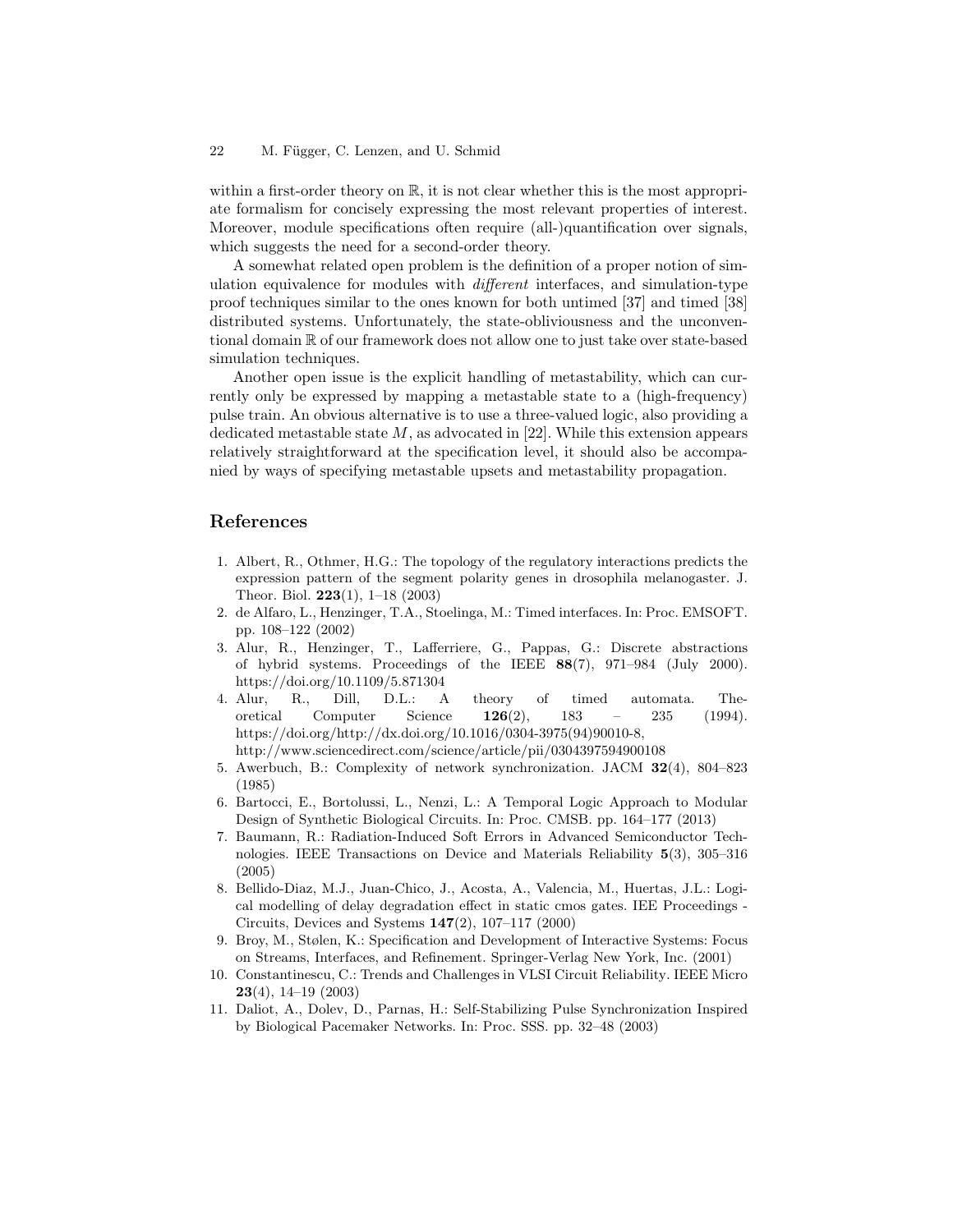- 12. Dijkstra, E.W.: Self-Stabilizing Systems in Spite of Distributed Control. CACM 17(11), 643–644 (1974)
- 13. Dixit, A., Wood, A.: The Impact of New Technology on Soft Error Rates. In: Proc. IRPS. pp. 5B.4.1–5B.4.7 (2011)
- 14. Dolev, D., Dwork, C., Stockmeyer, L.: On the Minimal Synchronism Needed for Distributed Consensus. JACM 34(1), 77–97 (1987)
- 15. Dolev, D., Függer, M., Lenzen, C., Perner, M., Schmid, U.: HEX: Scaling Honeycombs is Easier than Scaling Clock Trees. In: Proc. 25th ACM Symp. on Parallelism in Algorithms and Architectures (SPAA'13). pp. 164–175 (2013)
- 16. Dolev, D., Függer, M., Lenzen, C., Posch, M., Schmid, U., Steininger, A.: Rigorously Modeling Self-Stabilizing Fault-Tolerant Circuits: An Ultra-Robust Clocking Scheme for Systems-on-Chip. JCSS 80(4), 860–900 (2014)
- 17. Dolev, D., Függer, M., Lenzen, C., Schmid, U.: Fault-tolerant Algorithms for Tickgeneration in Asynchronous Logic: Robust Pulse Generation. J. ACM 61(5), 30:1– 30:74 (Sep 2014). https://doi.org/10.1145/2560561
- 18. Dolev, S.: Self-Stabilization. MIT Press (2000)
- 19. Dwork, C., Lynch, N., Stockmeyer, L.: Consensus in the Presence of Partial Synchrony. JACM 35(2), 288–323 (1988)
- 20. Fischer, M.J.: The Consensus Problem in Unreliable Distributed Systems (a Brief Survey). In: Proc. FCT. pp. 127–140 (1983)
- 21. Fischer, M., Lynch, N., Paterson, M.: Impossibility of distributed consensus with one faulty process. JACM 32(2), 374–382 (1985)
- 22. Friedrichs, S., Függer, M., Lenzen, C.: Metastabilitycontaining circuits. IEEE Trans. Computers 67(8), 1167– 1183 (2018). https://doi.org/10.1109/TC.2018.2808185, https://doi.org/10.1109/TC.2018.2808185
- 23. Fuchs, G., Steininger, A.: VLSI Implementation of a Distributed Algorithm for Fault-Tolerant Clock Generation. J. Electr. Comput. Eng. 2011(936712) (2011)
- 24. Függer, M., Najvirt, R., Nowak, T., Schmid, U.: A faithful binary circuit model. IEEE Transactions on Computer-Aided Design of Integrated Circuits and Systems 39(10), 2784–2797 (October 2020). https://doi.org/10.1109/TCAD.2019.2937748
- 25. Függer, M., Kushwaha, M., Nowak, T.: Digital circuit design for biological and silicon computers. Advances in Synthetic Biology pp. 153–171 (2020)
- 26. F¨ugger, M., Nowak, T., Schmid, U.: Unfaithful glitch propagation in existing binary circuit models. IEEE Transactions on Computers 65(3), 964–978 (March 2016). https://doi.org/10.1109/TC.2015.2435791, http://ieeexplore.ieee.org/stamp/stamp.jsp?tp=&arnumber=7110587
- 27. Függer, M., Schmid, U.: Reconciling Fault-Tolerant Distributed Computing and Systems-on-Chip. Distributed Computing 24(6), 323–355 (2012)
- 28. Gardner, T.S., Cantor, C.R., Collins, J.J.: Construction of a genetic toggle switch in escherichia coli. Nature 403, 339–342 (2000)
- 29. Gorochowski, T.E., Espah Borujeni, A., Park, Y., Nielsen, A.A., Zhang, J., Der, B.S., Gordon, D.B., Voigt, C.A.: Genetic circuit characterization and debugging using rna-seq. Molecular systems biology  $13(11)$ ,  $952(2017)$
- 30. Hasty, J., McMillen, D., Collins, J.J.: Engineered Gene Circuits. Nature 420, 224– 230 (2002)
- 31. International Technology Roadmap for Semiconductors (2012), http://www.itrs.net
- 32. Kaynar, D.K., Lynch, N., Segala, R., Vaandrager, F.: The Theory of Timed I/O Automata. Morgan & Claypool Publishers (2006)